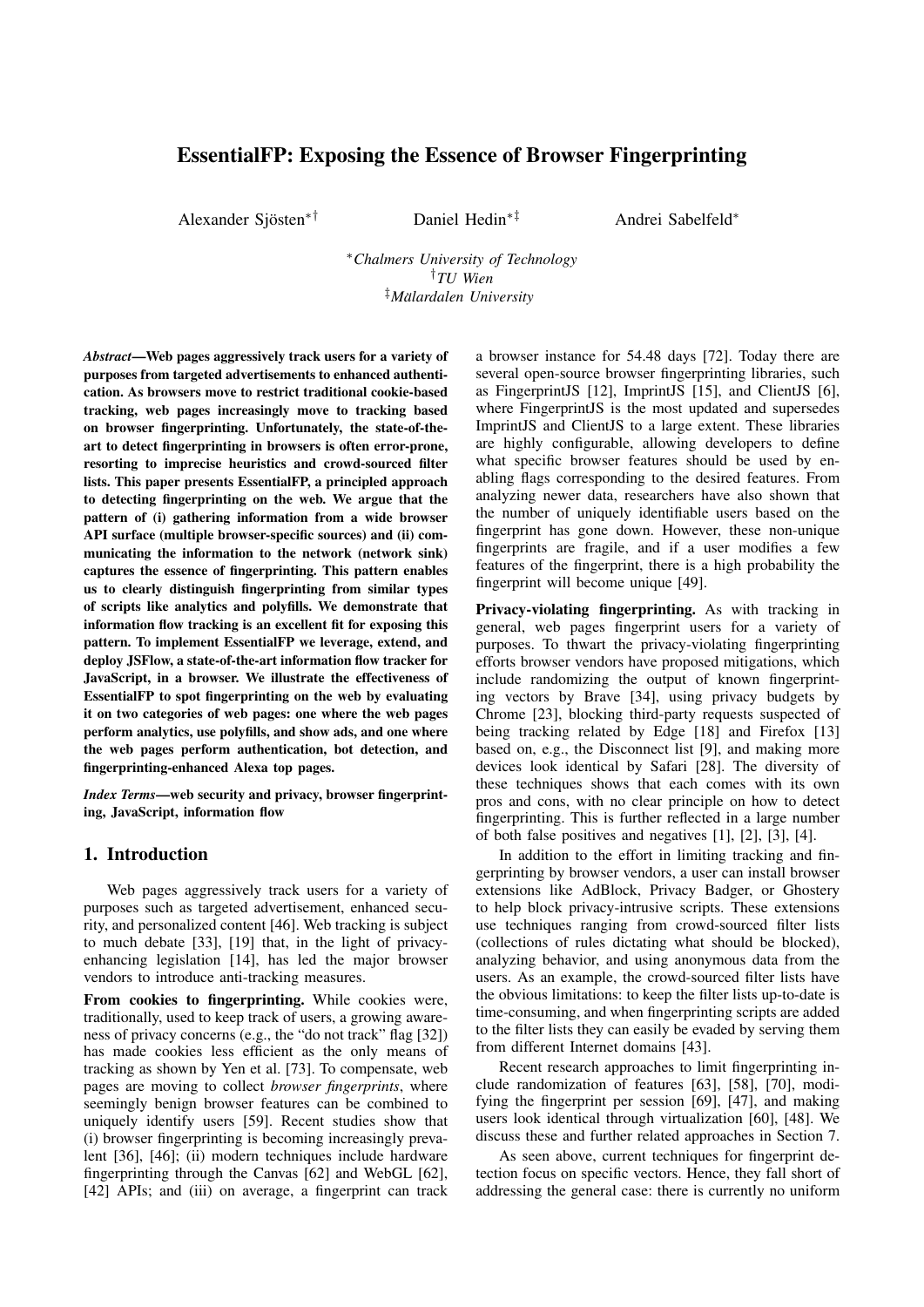solution for identifying fingerprinting. This leads us to our first research question: *RQ1: What is the essence of browser fingerprinting?*

Different types of fingerprinting. What makes the problem of fingerprinting intricate is that not all fingerprinting is "bad" fingerprinting [\[59\]](#page-11-4). Indeed, fingerprinting can be justified to increase security when used to improve e.g. bot detection, fraud detection, and protection against account hijacking [\[37\]](#page-11-21). Where to draw the line between "bad" and "good" fingerprinting is an open and arguably subjective question. Approaches that try to draw this line are bound to result in both false positives and negatives.

The stance of this paper is thus neutral: we focus on identifying the *presence* of fingerprinting, hence providing necessary input into the decision process (by the user and browser) on whether to allow it or not. This motivates our second research question: *RQ2: How do we reliably expose fingerprinting scripts in a principled way, without relying on ad-hoc heuristics and crowd-sourcing, while at the same time not having to judge the fingerprinting as "bad" or "good"?*

Fingerprinting. Our key observation is that the essence of fingerprinting can be captured by: (i) gathering information from a wide browser API surface (the *API imprint*) and (ii) communicating the information to the network (network sink). The communication in (ii) may either be direct (via, e.g., XMLHttpRequest) or indirect (via, e.g., the cookie) and may be done by sending the raw data piece by piece or (more commonly) as a precomputed fingerprint.

The *flow* of information is key to reliable detection: we must track how information flows from the API imprint to the network sinks. Only looking at an application's API access pattern does not suffice due to the risk for false positives (every use of the API would count towards fingerprinting). In particular, in the presence of *polyfills*, the API access patterns naturally become rather large, thus increasing the risk of false positives significantly.<sup>[1](#page-1-0)</sup>

Lightweight information flow control. Based on this, we propose EssentialFP, a principled approach that utilizes dynamic *Information-Flow Control (IFC)* as a means to expose fingerprinting. EssentialFP utilizes a variant of dynamic IFC known as *observable tracking* [\[38\]](#page-11-22), [\[68\]](#page-11-23). By labeling the values originating from the API imprint with their access paths and capturing (the accumulation) of labels exfiltrated via network sinks, observable tracking ensures that all important flows are correctly accounted for. We implement this approach in JSFlow [\[50\]](#page-11-24), a stateof-the-art dynamic IFC monitor for ECMA-262 v5 that allows fine-grained information flow tracking. Although IFC techniques can be extended to handle timing and other side-channel attacks, JSFlow does not support this; such attacks are, thus, currently out of scope for EssentialFP.

Scope. We would like to stress that our work is a *feasibility study* rather than a *scalability study*. The first step before deciding whether a high-performance monitor can be integrated into an existing JavaScript runtime is to understand what security and privacy benefits it will bring.

Our focus is on providing a platform for experimenting with and providing a deep understanding of JavaScript on web pages; large-scale evaluation on thousands of web pages is not in scope of this work. This is in line with previous work on information-flow tracking for JavaScript [\[45\]](#page-11-25), [\[52\]](#page-11-26), [\[40\]](#page-11-27), [\[50\]](#page-11-24) whose strength is a deep understanding of JavaScript behavior rather than approximative analysis of thousands of pages. Future work on scalability will have its own challenges because existing JavaScript runtimes such as V8 are fast-moving targets with a focus on advanced performance optimizations. Yet, an encouraging indication is that Bichhawat et al. instrumented WebKit's JavaScript engine to implement dynamic IFC, with an average performance overhead of roughly 29% [\[40\]](#page-11-27), showing it is possible to implement dynamic IFC with a tolerable overhead.

Contributions. In summary, this paper offers the following contributions:

- (i) We develop EssentialFP a principled approach to fingerprinting detection based on observable tracking (Section [3\)](#page-2-0), define the sources and sinks, and design a metric that allows us to characterize fingerprinting patterns via aggregated labels.
- (ii) We present the design and implementation of EssentialFP to allow JSFlow to track information within web APIs, and how to track label combinations of known fingerprinting patterns (Section [4\)](#page-3-0).
- (iii) We present an empirical study, where we visit web pages based on different categories (nonfingerprinting and fingerprinting), demonstrating the effectiveness of EssentialFP (Section [5\)](#page-4-0).

The code of our tool and its benchmarks are available online [\[10\]](#page-10-14).

## 2. Observable Information-Flow Control

There are various forms of IFC, all sharing the same fundamental concepts but differing in how information is tracked and what security guarantees they provide. This paper utilizes observable IFC and we refer the reader to [\[66\]](#page-11-28), [\[51\]](#page-11-29) for other common variants.

Observable IFC is a form of dynamic IFC, i.e., that takes place at runtime. Dynamic analyses have the benefit of being able to handle the challenges posed by JavaScript including dealing with obfuscation and minification, two prevalent techniques that are known to cause issues for static analyses.

To track how the information flows all values are given a runtime security label. The security labels of values taking part in a computation are modified during execution to reflect the flow of information caused by the computation. This is done by tracking two types of information flows: *explicit* and *implicit* flows. Explicit flows correspond to data flows [\[44\]](#page-11-30) in traditional program analysis, and occurs when one or more values are combined into a new value. Implicit flows correspond to control flows [\[44\]](#page-11-30) in traditional program analysis, and occurs between values when one value indirectly influences another value via the control flow of the program.

Similar to many other IFC techniques, observable tracking maintains a security label associated with the control flow, the so-called *pc* label, to track implicit flows.

<span id="page-1-0"></span><sup>1.</sup> Polyfills, such as Modernizr [\[20\]](#page-10-12) and core-js [\[8\]](#page-10-13), are libraries intended to extend older browsers with support for new features. To be able to do this they probe and enhance the execution environment by injecting any missing features.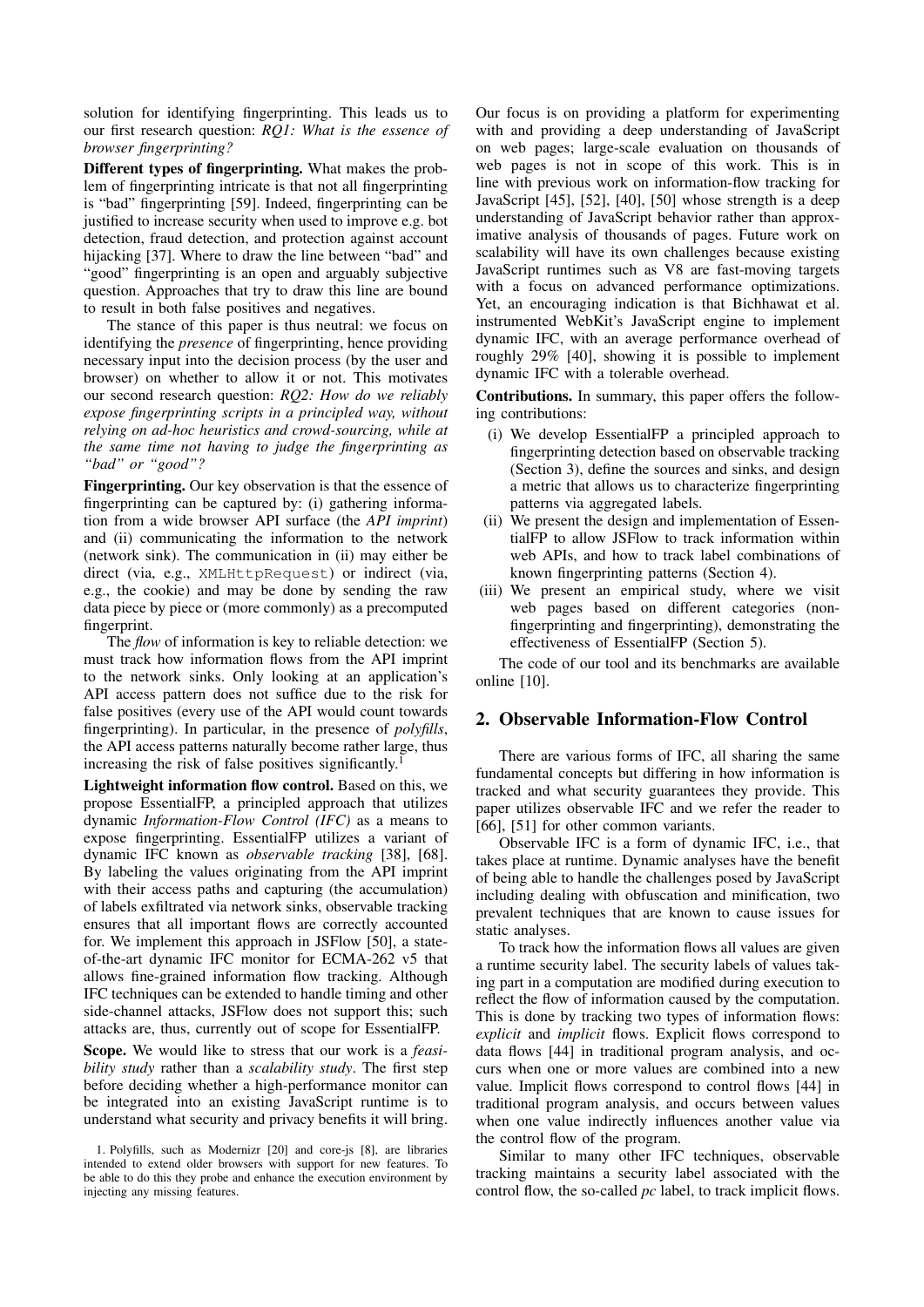The *pc* label is used to ensure any values influencing the control flow are taken into account when computing the labels of side effects. Implicit flows in an application are not only of theoretical importance [\[54\]](#page-11-31), [\[68\]](#page-11-23). If implicit flows are not tracked, important flows are missed. Consider the following code taken from FingerprintJS.

```
var getNavigatorPlatform = function (options){
 if (navigator.platform) {
   return navigator.platform
  } else {
   return options.NOT_AVAILABLE
 }
}
```
If navigator.platform is present, there is an observable implicit flow from it to the return value of the function. This code snippet from FingerprintJS represents a common pattern where the link between the original API source and the sink would be lost in the negative case.

## <span id="page-2-0"></span>3. Approach

To allow EssentialFP to detect browser fingerprinting, our approach relies on a precomputed baseline API imprint that captures all parts of the API that contain fingerprinting-sensitive information. This is used to label any information that originates from the baseline API imprint with the access path, causing all fingerprintingsensitive information to carry its origin as a security label. During execution, the observable tracking ensures values that reach the network sinks are correctly labeled. This approach is more robust compared to, e.g., Open-WPM [\[21\]](#page-10-15), [\[46\]](#page-11-0) that instruments access to the JavaScript API, links every access to the corresponding script, and stores everything in a database for offline analysis, since it does not implicitly assume that access equates exfiltration. As discussed above, this is important in the presence of, e.g., polyfills, that have large API access patterns but do not exfiltrate any information. Similar to OpenWPM, the analysis of the collected labels in our approach is done after the execution of the page, but nothing prevents a runtime solution where information would be allowed to be exfiltrated until a certain threshold has been met. Such a solution would be related to the use of a *privacy budget* [\[7\]](#page-10-16), with the difference that it measures the budget on the information exfiltrated from the browser, rather than the read information.

### 3.1. Computing the API imprint

In order to create the baseline API imprint locally, we use three known and widely used open-source fingerprinting libraries: FingerprintJS [\[12\]](#page-10-2), ImprintJS [\[15\]](#page-10-3), and ClientJS [\[6\]](#page-10-4). It is worth noting that a full list of sources for entropy would be ideal, but this information is not readily available. By using the three aforementioned libraries a high-quality approximation that captures the state-of-theart in fingerprinting is possible.

The baseline API imprint is computed by combining the API imprints of FingerprintJS, ImprintJS, and ClientJS running in isolation on pages crafted for the purpose. The API imprints for FingerprintJS and ImprintJS were generated by executing the respective library with all fingerprinting features turned on. As ClientJS does not have

the same configurability the API imprint was generated by calling the ClientJS function getFingerprint.

Further, to be able to analyze the kind of fingerprinting detected, API imprints for each feature of FingerprintJS and ImprintJS were also created.

### 3.2. Detecting Fingerprinting

The baseline API imprint identifies the part of the execution environment that contains fingerprinting-sensitive information. By labeling all values originating from this part with the access path, tracking the information flow dynamically, and monitoring the label creation and flow during the execution we are able to detect fingerprinting in applications. For each page and API endpoint, we accumulate the labels of all values reaching the endpoint. From this set of endpoints, we select the potential network sinks, i.e., endpoints that can be used to communicate information, such as XMLHttpRequest, or store information which can be transmitted, such as document.cookie. The result of the label collection is two maps: one mapping network sinks to the accumulated label of exfiltrated values, and one mapping all script origins to the set of created labels. The maps allow us to analyze each web page for both internal creation of fingerprints where information is collected and combined, and fingerprinting, i.e., where the collected information is sent via a network sink. More precisely we can distinguish between the following uses:

- Traditional use: information is gathered, composed, and sent (detected as both internal creation of fingerprints and fingerprinting)
- Piece by piece: information is gathered and sent (detected as fingerprinting without internal creation of fingerprints)
- Local use: information is gathered, composed, and used, but not sent (detected as internal creation of fingerprints without fingerprinting)
- No fingerprinting: no information is composed, used, or sent (detected as neither internal creation of fingerprints nor fingerprinting)

First, to identify the presence of internal creation of fingerprints, we measure the maximum overlap of the created labels for each script with the baseline API imprint. This gives us a good indication that a fingerprint is computed, since a large overlap of the wide baseline API imprint is unlikely for isolated scripts in a normal application. Second, to identify the presence of fingerprinting, we compute the largest overlap of each identified network sink. While somewhat direct, this approach suffices given how fingerprint exfiltration is currently implemented. If the exfiltration becomes more sophisticated by, e.g., using different sinks, a more precise approach of handling the sinks will be required both to identify different sinks but also to differentiate between uses of the same sink. This would require gathering more information about the sink, such as names or IP addresses. While possible using our approach, it was not necessary for the experiment.

In addition to detecting the presence of fingerprinting, it is also interesting to try to identify the kind of fingerprinting that takes place. To this end, we use the per-flag extracted API imprints of FingerprintJS and ImprintJS.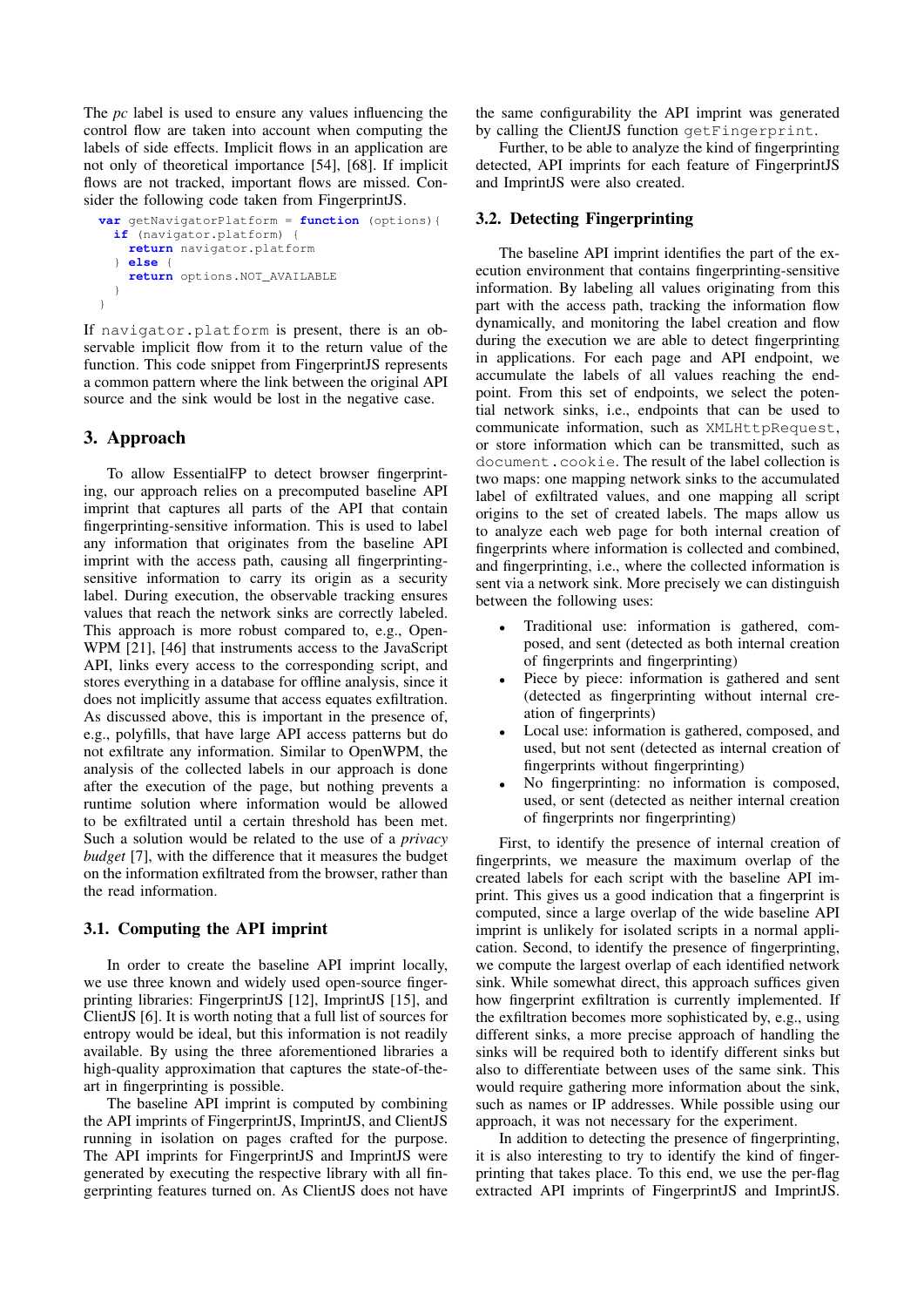This gives us the possibility to characterize detected fingerprinting in terms of features and to identify common patterns using heatmaps. We note this is not possible for ClientJS as it does not have the same customization as FingerprintJS and ImprintJS.

### <span id="page-3-0"></span>4. Design and Implementation

To perform measurements and detect fingerprinting we have created an information flow aware browser: EssentialFP. EssentialFP is a modified version of Chromium that uses JSFlow [\[50\]](#page-11-24) to execute JavaScript by deploying JSFlow as a library. By performing the injection inside Chromium, right before the script is sent to V8 for execution, we guarantee that all scripts, including dynamically injected scripts, are subject to the injection.

### 4.1. Extending JSFlow

The current release of JSFlow supports ECMA-262 v5 (ES5) [\[16\]](#page-10-17) along with the mandated standard runtime environment. In order to use JSFlow to run actual web pages, JSFlow must be extended to support new features defined in ECMA-262 version 6 [\[29\]](#page-11-32) and later standards (ES6+). In addition, JSFlow must also be extended to mediate between its own execution environment and the execution environment of the browser, as well as collecting the created and exfiltrated labels seen during page execution.

4.1.1. Extending JSFlow to ES6+. Initial attempts showed that a large portion of web pages use ES6+ features and, thus, do not run fully using an interpreter that only supports ES5. Extending JSFlow with support for ES6+ is a large undertaking that would require both extending the core engine of JSFlow, as well as the standard libraries. This entails rewriting a large portion of JSFlow. As a middle ground, we opted for adding support for ES6+ in JSFlow by using a combination of transpiling and polyfilling. Before any script is executed, JSFlow transpiles the code from ES6+ to ES5 using Babel [\[5\]](#page-10-18). This will produce a new program that should be semantically equivalent to the original but only use ES5 features. In addition to transpiling, we use polyfills to provide the parts of the ES6 runtime that JSFlow does not implement. Before any code is executed JSFlow executes a runtime bundle containing all support libraries and polyfills needed for proper execution. The runtime bundle extends the JSFlow runtime environment with polyfills from core-js [\[8\]](#page-10-13) (for the ES6+ standard runtime), regenerator-runtime [\[27\]](#page-11-33) (needed by some of Babel's transformations), and window-crypto [\[35\]](#page-11-34) (for the Window.crypto functionality).

4.1.2. Connecting the Execution Environments. In order to use JSFlow to execute scripts in a browser environment, it is imperative to connect the JSFlow execution environment to the browser's V8 execution environment. We implement the connection using a bidirectional and connected mediation between V8 values and the JSFlow counterparts, where modifications done in either execution environment are reflected in the other. This effectively extends JSFlow with the APIs provided by the browser and allows scripts to interact with the browser as if they

are running directly in V8. To implement the mediation, we scale the technique presented by Siosten et al. [\[67\]](#page-11-35) to full JavaScript in the browser setting.

Masquerading JSFlow values as V8 values. To mediate values from JSFlow to V8 the security labels must be removed: a process called *unlabeling*. For primitive values, unlabeling is the only mediation required since JSFlow builds on the primitive values of V8. Mediating non-primitive values such as Functions or Objects requires recursive mediation of their parts. To retain the connection between the original JSFlow value and the V8 value we use Proxies [\[24\]](#page-11-36). The proxies allow JSFlow objects to masquerade as V8 objects and perform recursive on-the-fly mediation on access, similar to that of the membrane pattern [\[61\]](#page-11-37).

Masquerading V8 values as JSFlow values. To mediate values from V8 to JSFlow the security labels must be added: a process called *relabeling*. As above, for primitive values labeling is the only mediation required, while mediating non-primitive values such as Functions or Objects requires recursive mediation of their parts. The recursive mediation is provided by wrapper objects that implement the JSFlow internal Ecma-object interface and perform recursive on-the-fly mediation on access. The mediation follows a read-once-write-always semantics. That is, when a property is read, if it is defined on the host object, it is brought from the V8 execution environment, wrapped, and cached as an ordinary JSFlow property on the wrapper. Subsequent reads interact with the wrapper as an ordinary JSFlow object. When a property is written, it is written both unmediated to the wrapper as well as mediated to the host.

## 4.2. Label Models

The labeling and unlabeling of entities when mediating between JSFlow and V8 rely on label models which provide an abstract view of the computation of the mediated V8 values. In the experiments performed in this paper, we use a simple label model, that allows parts of the execution environment to be marked as sources or sinks. Reading from a source labels the value with the access path of the source and writing to a sink causes the label of the written value to be collected for analysis. As an example, reading the V8 runtime property navigator.userAgent would label the resulting value with the label <global.navigator.userAgent>, where global represents the global window object. To compute the baseline API imprint of the fingerprinting libraries, we use a model that labels every mediated part of the V8 API to record which parts of the API that are accessed by the libraries.

Over and under labeling. Observable IFC is in theory subject to both over and under labeling [\[51\]](#page-11-29) but performs well on the actual code currently found in the wild. With respect to this work, the label model described above risks under labeling, since it does not track flows that go via the extended environment. For instance, writing a labeled value to the *Document Object Model (DOM)* would force unlabeling to occur, and the labels would be lost. While this may be an issue for a more practical implementation,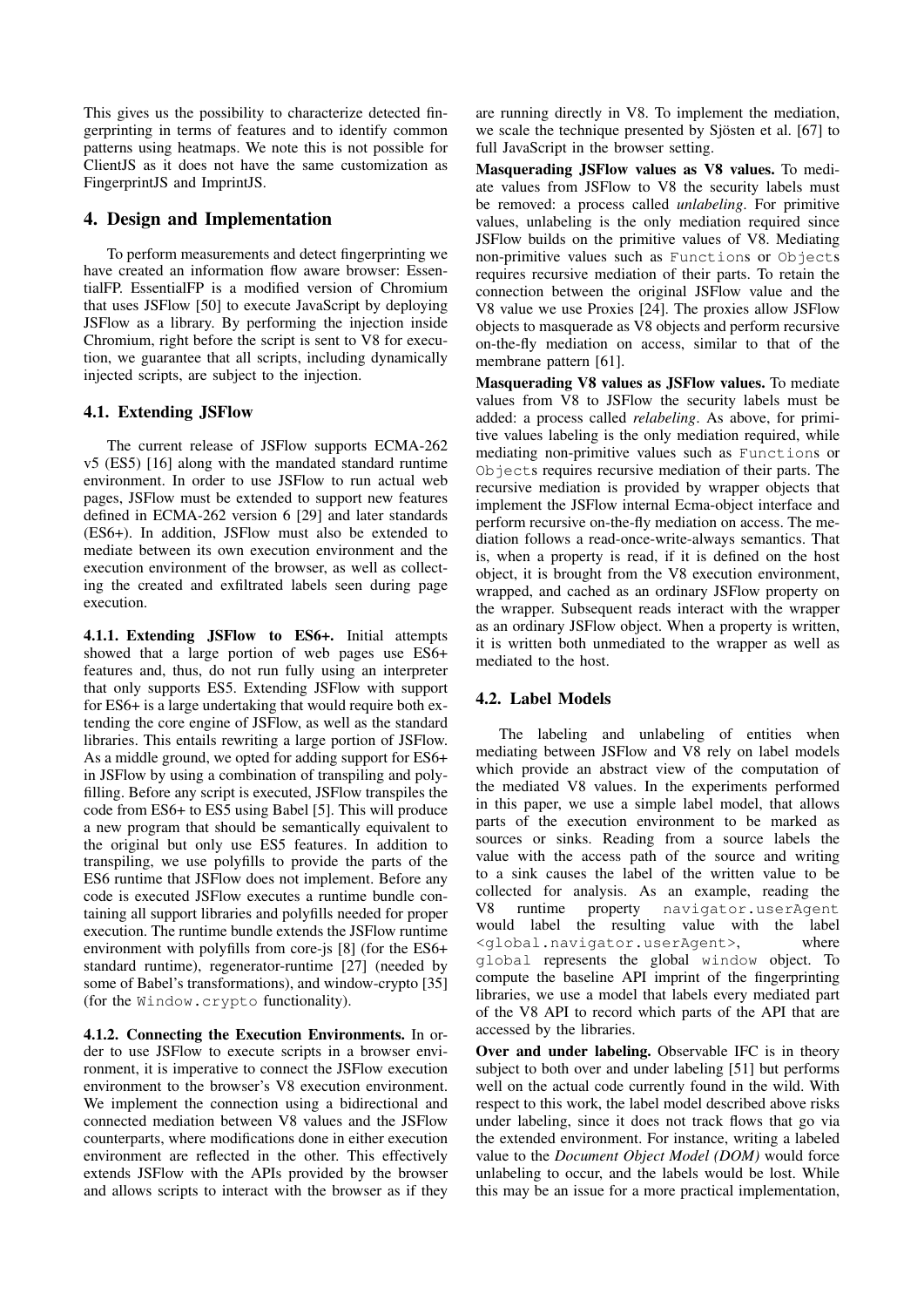providing such a model for the full execution environment of a browser is not within the scope of this work. We refer the reader to [\[67\]](#page-11-35) for an insight into the complexity of creating such models.

We encountered two examples of this issue in our practical experiments: two of the analyzed pages used mediated versions of btoa to base-64 encode the gathered information. This caused the labels to be lost before reaching the network sink. In those examples, we remedied the loss of precision by implementing btoa, but it points to the issue of losing labels when using functions that were automatically mediated from the V8 execution environment. Although this is not an issue in our initial experiments, finding better-suited label models for standard API interaction that more precisely track flows of information via the mediated API functionality is an attractive goal for future explorations.

#### 4.3. Extending Chromium

Modifying and maintaining modifications on a commercial product like Chromium requires a lot of work. The updates are frequent and the changes are often major, potentially requiring a lot of effort to cope with. For this reason, we pick Chromium  $78.0.3904.70<sup>2</sup>$  $78.0.3904.70<sup>2</sup>$  $78.0.3904.70<sup>2</sup>$  and try to keep the modifications to a minimum.

To be able to inject JSFlow we focus the modifications to the point in Chromium where the script source code is transferred from the rendering engine Blink to V8 as a string for execution. There, the following functionality was inserted.

- If the intercepted script is the first script to execute in the context, then JSFlow is first injected followed by the injection of the JSFlow runtime containing polyfills and other supporting libraries.
- When JSFlow has been injected the script is rewritten to contain a call to the main execution method of JSFlow passing the original source code as an argument.

The injection works in the same way for inline scripts, scripts fetched via a URL, or retrieved by other means. At the point of injection, Chromium has already extracted the script source into a string. This way, all scripts on a page are executed via JSFlow regardless of if they originate from an inline script tag, a script tag using a URL, or an event handler.

#### 4.4. Protecting JSFlow

Scripts have the capability of modifying the V8 execution environment by, e.g., overwriting standard library implementations. Since JSFlow itself runs in the same V8 execution environment as a web page and is mediating to and from the execution environment, there is a need to protect the integrity of JSFlow. Further, JSFlow is implemented by using (parts of) the standard ES6+ execution environment, so modifications by scripts may unintentionally break JSFlow in the presence of uncontrolled mediation. To defend against this, JSFlow must run the scripts defensively to protect key parts of the environment

from being affected by script execution. To this end, the standard execution environment of JSFlow does not perform any mediation, meaning scripts are unable to modify parts of the V8 execution environment also implemented by JSFlow. The parts of the V8 execution environment not implemented in the JSFlow execution environment are all mediated via the JSFlow global window object. This object is a hybrid between a JSFlow global object and a wrapper, providing protection from tampering by hiding sensitive parts of the execution environment. The parts of the execution environment that are either defined by JSFlow via this global window object or that are part of the hidden environment will not be mediated, with the hidden environment being implemented by polyfills. The remaining, mediated part of the global object follows the read-once-write-always mediation provided by the JSFlow wrappers.

#### 4.5. Collecting Labels

Every value that is going through JSFlow is given a label by the label model, and when two values are combined, the corresponding label is computed as the least upper bound of the labels. In our setting, since labels are the access paths of the information used to create the values, the least upper bound corresponds to the union of the paths. Take, for example, the following code snippet.

**let** a = navigator.userAgent; **let** b = navigator.language; **let**  $c = a + i + b;$ 

The value a will be labeled <navigator.userAgent> and the value b will be labeled <navigator.language>. As the value c is the aggregation of values a and b it will be labeled with both sources forming the label <navigator.userAgent, navigator.language>.

In order to analyze the aggregated labels, JSFlow was extended with the ability to store the labels seen during execution on a script basis. In practice this is done on label creation; whenever the least upper bound is computed in JSFlow, the computed label will be stored internally in a map that maps script origins to label sets. This allows us to detect whether any values that may correspond to a fingerprint were created by the script. In addition, in order to be able to detect fingerprinting, we are interested in the flow from the API imprint to the network sinks. To track this we also store an accumulated label per API endpoint. Every time a JSFlow value is unlabeled to be passed into the V8 runtime (by an assignment or function call), we add the removed label to a map that maps API endpoints to labels. During the execution of a page, JSFlow regularly writes the accumulated labels via a function on the global object if such a function exists. This way automated tools, like crawlers, are able to collect labels from JSFlow by providing the extraction function. In our case, we use a Puppeteer-based [\[25\]](#page-11-38) crawler that stores the collected labels to disk for later analysis.

### <span id="page-4-0"></span>5. Empirical Study

In order to validate our approach, we have conducted an empirical study by crawling web pages belonging to

<span id="page-4-1"></span><sup>2.</sup> This was the stable version when developing the patch.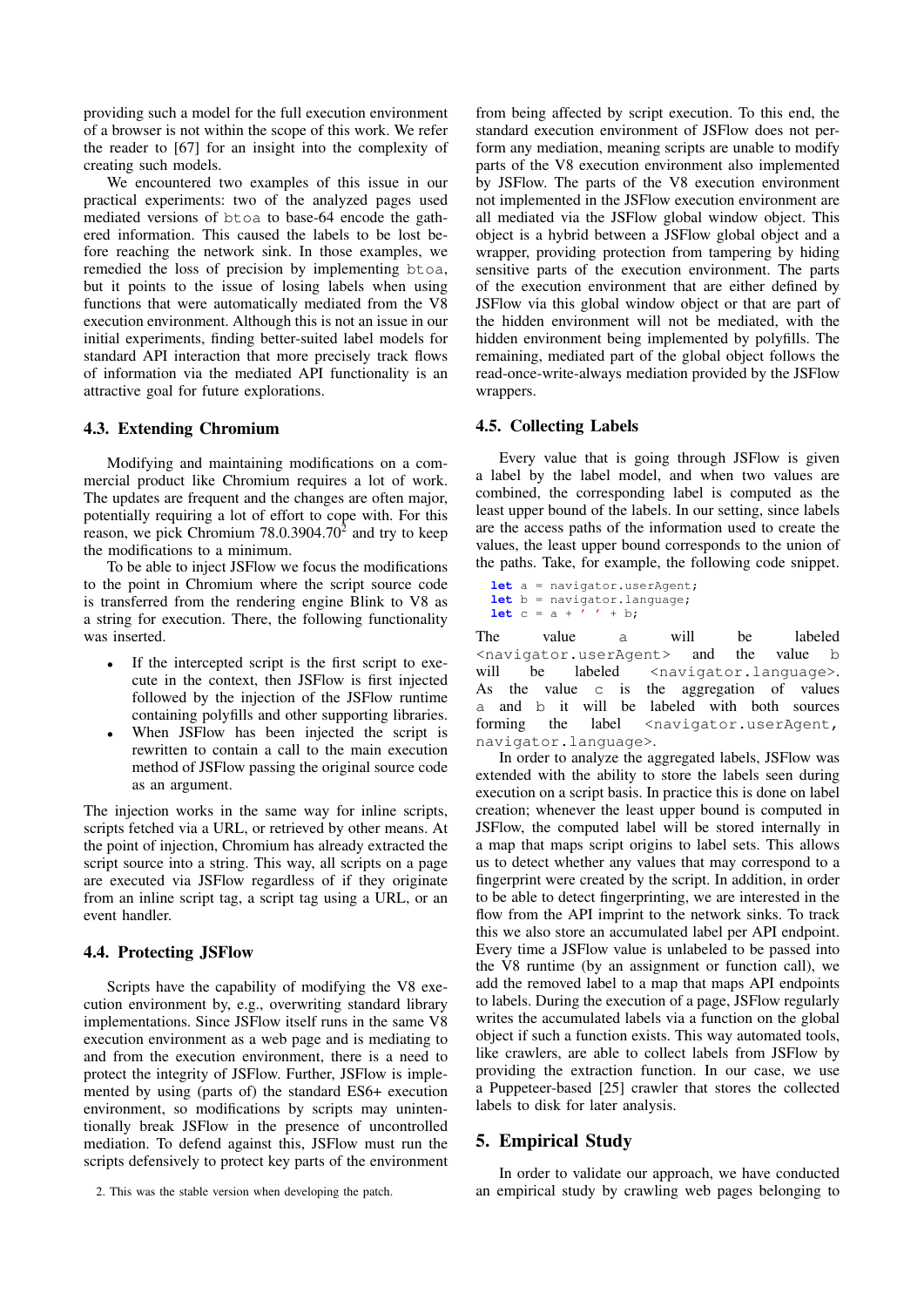one of two different categories: non-fingerprinting and fingerprinting web pages. The fingerprinting web pages are divided into three classes:

- (bot detection) web pages that perform bot detection,
- (authentication) web pages that use some form of fingerprinting as part of their authentication process, and
- (alexa) web pages in Alexa top  $100,000$  that perform fingerprinting that is not part of bot detection or authentication.

A total of 30 web pages were selected: 20 fingerprinting and 10 non-fingerprinting. Of the 20 fingerprinting pages, 5 are in the bot detection class, 5 in the authentication class, and 10 in the alexa class. Depending on the category and class different rationals were used in the selection.

Non-fingerprinting. To find pages in the nonfingerprinting category that contain interesting behavior such as analytic scripts, polyfills, or ads the following method was used. First, an initial selection of pages with potentially interesting behavior was created based on popularity and type of content. The assumption was that popularity is the result of a conscious effort and that popular pages are likely to contain both analytic scripts, polyfills (to reach a wide audience), and ads. In this category, we find, e.g., major news outlets. Second, we used the Brave browser to filter the selection based on the presence of tracking and analytic scripts as well as ads. The process was manual and based on visiting the pages using Brave while discarding all pages that Brave did not classify as containing scripts in either of those categories. For the pages indicated to contain interesting scripts, we further verified that the scripts were used by (and not only present in) the web pages by verifying that the scripts were executed when visiting the pages with script blocking turned off. Third, to ensure the web pages were free from fingerprinting the method to find fingerprinting pages described below was used in addition to the information given by Brave.

Authentication. To find pages that incorporate fingerprinting in their authentication process the following method was used. First, an initial selection of major bank pages was created based on the assumption that banks both include authentication and have a vested interest in protecting their users. Second, the selection was filtered by searching for the presence of known fingerprinting sources such as calls to toDataURL or calls to navigator.plugins by analyzing the scripts as strings while parsed in V8. Third, for the remaining candidates, we manually analyzed the scripts of the page by visiting the page with the debugger active to identify pages that used fingerprinting as part of the authentication process. In this step, we set breakpoints to ensure the scripts containing the potential fingerprinting were indeed executed and not only loaded.

Bot detection. To find pages that contain bot-detection the following method was used. First, a collection of candidate pages was created based on known customers of bot protection, booking pages, and pages mentioned by Jonker et al. in their paper on the detection of bot detection [\[55\]](#page-11-39). Second, the candidate pages were filtered using a specialized crawler that visits web pages, waits for 30 seconds, and then takes a screenshot. If the collected screenshot showed a (re)CAPTCHA or that access was denied, the web page was deemed to perform bot detection. Third, the remaining pages were manually analyzed by visiting the page with the debugger active, again setting breakpoints to ensure suspicious scripts were executed, retaining the pages that used fingerprinting as part of the bot-detection process.

Alexa. To find web pages that perform fingerprinting which do not match any of the previous categories, we used two different approaches. First, we used information from a crawl of Alexa top 100,000 performed with Open-WPM, which recorded blocked fingerprinting resources based on the Disconnect list [\[9\]](#page-10-7). We also visited pages in the Alexa top 1,000 and did the same analysis as for authentication pages. Based on these results, we visited a random set of web pages which had fingerprinting resources and ensured these resources were executed.

## 5.1. Experiment Setup

To visit the different web pages, we used a crawler implemented with Puppeteer [\[25\]](#page-11-38) to control EssentialFP. In order to decrease the overhead of collecting the labels, we only collected labels that were part of the baseline API imprint. Using the baseline, each of the selected pages was visited by the crawler for up to 12 hours. This is to ensure that the fingerprinting script was not prevented from running due to JSFlow performance issues. As an example, fingerprinting scripts usually compound the values into a hash, and executing FingerprintJS alone with all flags active would take around 45 minutes with JSFlow. These performance issues come from JSFlow being an information-flow aware deep-embedding of ECMA-262 v5. When executing, JSFlow performs every execution step mandated by ECMA-262 v5 without any optimization. The execution speed of JSFlow does not reflect on the feasibility of using dynamic IFC but it limits the number of pages that can be analyzed with the current setup. Indeed, only around 5% of the execution time is spent on handling the security labels.

### 5.2. API Endpoints

Each of the selected web pages was visited while recording created and exfiltrated labels from the baseline API imprint. For each page and each API endpoint, every label reaching the endpoint was collected in addition to collecting all created labels for each page and script. This allows us to infer what parts of the API imprint did flow to network sinks as well as if the application accumulated fingerprinting information internally.

To define potential network sinks we analyzed the used API endpoints to identify uses that could trigger a network or storage request (which would or could be used to send the information later). For this experiment, the identified network sinks were:

- navigator.sendBeacon
- XMLHttpRequest
- fetch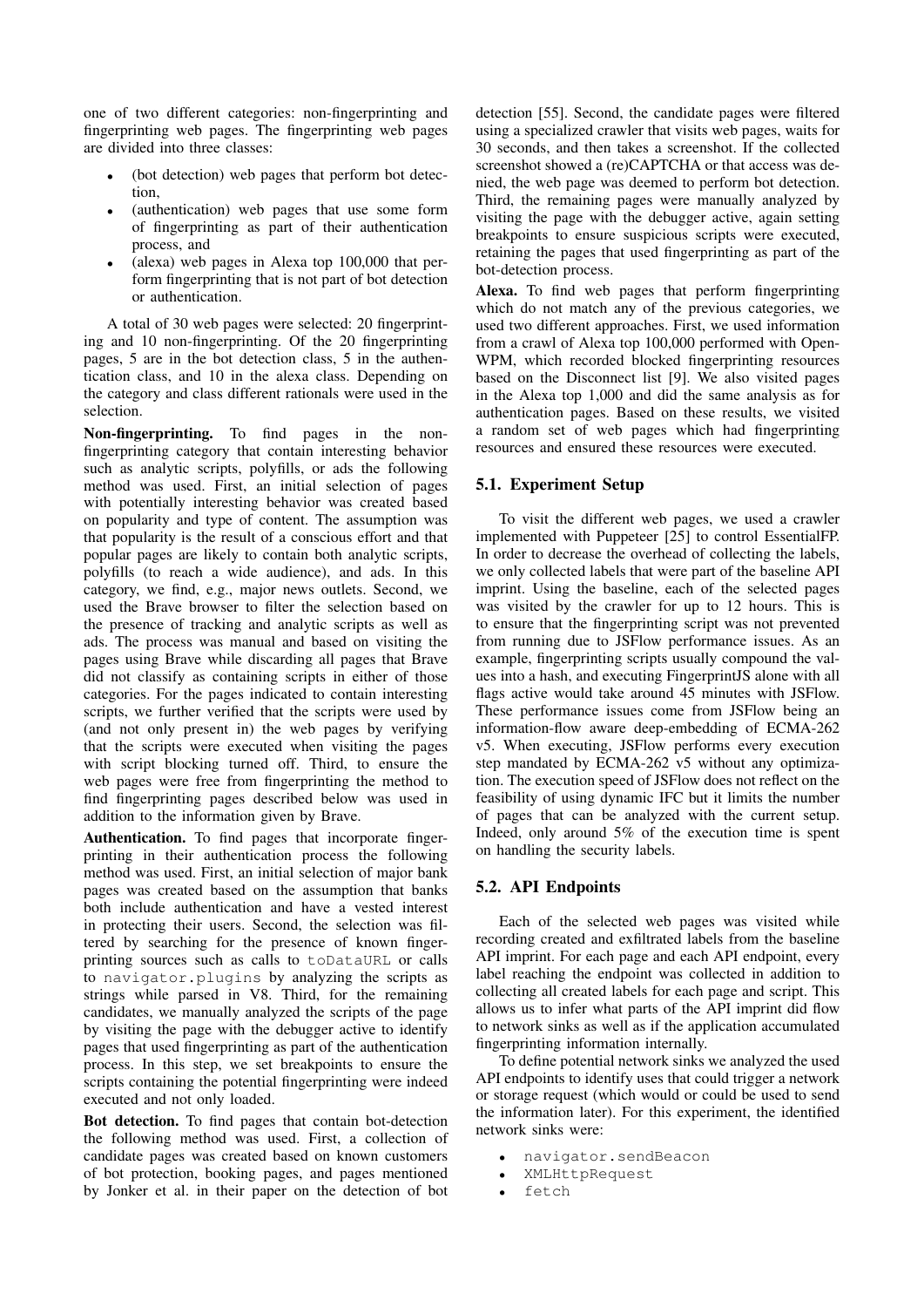<span id="page-6-0"></span>

Figure 1: Breakdown of the maximum overlap for a script for each web page against the baseline API imprint consisting of the libraries FingerprintJS, ImprintJS, and ClientJS. *Internal* labels are features accessed by the web page code, and *Exfiltrated* are labels reaching a network sink. The web pages are sorted based on the exfiltrated label within the two categories (Non-fingerprinting and Fingerprinting). The y-axis is the percentage overlap for a web page with the baseline API imprint. The dashed red line is the lowest Fingerprinting overlap.

- window.postMessage
- setting src attributes of HTML elements such as images and scripts
- setting attributes on HTMLFormElement
- document.cookie

### 5.3. Analysis

The complete overlap for the sinks against the baseline API imprint for each web page can be found in Figure [1](#page-6-0) and the exfiltration method for each web page can be seen in Table [1.](#page-7-0)

A key takeaway is that our results confirm our intuition: pages that access a wide surface of sensitive APIs and send consolidated information to the network represent the essence of fingerprinting and are clearly marked as such by their high overlaps with the baseline. Further, the majority of the visited web pages send sensitive information via network sinks, as can be seen in Table [1.](#page-7-0) This is an indication that (partial) compounded data is being sent to an external server. As expected, this occurs on pages belonging to both categories. The difference is the amount of sensitive information being transmitted. This is a strong indicator that it does not suffice to look at the API imprint of the application and whether the application uses the network or not. To detect fingerprinting we must track what information reaches the network sink.

We can also see that the majority of the web pages have close to equivalent internal fingerprints and labels that reach the network sink. Although our experiments over-approximate the labels reaching the network sink as the labels are compounded based on the API used and not the source of the request, it still indicates that current fingerprinting scripts accumulate and compute a fingerprint

before transmitting it. As we do not see a much smaller overlap of internal labels we see no evidence of piece by piece fingerprinting, where the fingerprint is being sent gradually to an external server. This indicates it may be enough to only look at the internally created fingerprints, but a larger study must be conducted to evaluate this.

The only potential local use of the fingerprint is creditsuisse.com, as we can see a large drop between the overlap of the largest internally created label and the exfiltrated label. After manually analyzing the source code of creditsuisse.com it is clear the largest internal label comes from performing fingerprinting, which writes the result to a global variable called fp2murmur. This global variable is never used, which may indicate the result from that specific fingerprinting method is not used. However, we could also see that several fingerprinting attributes are being written gradually to a form element, which is the 29.8% overlap which can be seen in Figure [1.](#page-6-0)

When looking at the two categories, we can see there is a potential cut-off that allows us to distinguish between non-fingerprinting and fingerprinting. A larger than 20% overlap with the full baseline indicates the presence of fingerprinting. Indeed, the *maximum* matching overlap for the non-fingerprinting category came from dailymail.co.uk, with an overlap of 17.9%. This can be compared to the *minimum* matching overlap for the fingerprinting category, namely ultimate-guitar.com with 20.2%.

When looking at the individual classes in the fingerprinting category, the situation is more subtle. Pages within the authentication class have an overlap with the full baseline of between 26.2% and 33.3%, and the bot detection class has an overlap between 28.6% and 60.7%, compared to the alexa class which has five pages at or above 56%. This is not surprising since authentication and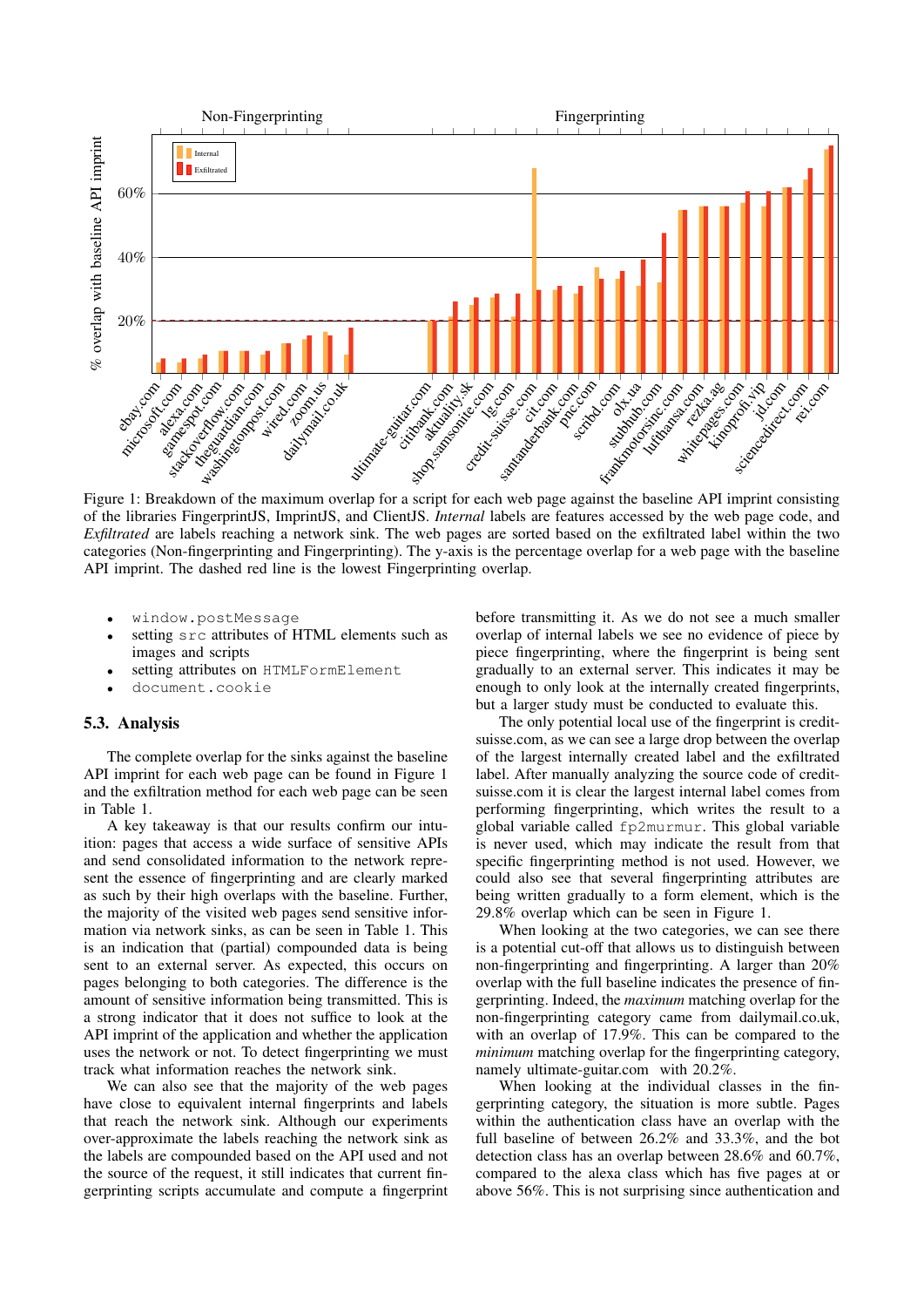<span id="page-7-0"></span>TABLE 1: Table showing the sinks used by the scripts on the domains to exfiltrate the maximum overlap of (potential) fingerprint value. Only sinks that can be used to send data (e.g. document.cookie, network requests, etc.) is shown. The entries are sorted by the two categories.

| Domain              | Class                    | Sink                                             |
|---------------------|--------------------------|--------------------------------------------------|
| alexa.com           |                          | Image.src                                        |
| dailymail.co.uk     |                          | document.querySelectorAll.src                    |
| ebay.com            | $\overline{\phantom{0}}$ | HTMLFormElement.setAttribute                     |
| gamespot.com        |                          | document.cookie                                  |
| microsoft.com       |                          | navigator.sendBeacon                             |
| stackoverflow.com   |                          | navigator.sendBeacon                             |
| theguardian.com     |                          | Image.src                                        |
| washingtonpost.com  | $\overline{\phantom{0}}$ | navigator.sendBeacon                             |
| wired.com           |                          | document.createElement.src                       |
| zoom.us             |                          | HTMLFormElement.setAttribute                     |
| aktuality.sk        | Alexa list               | document.createElement.src, XMLHttpRequest.open  |
| cit.com             | Authentication           | HTMLFormElement.setAttribute                     |
| citibank com        | Authentication           | XMLHttpRequest.send                              |
| credit-suisse.com   | Authentication           | HTMLFormElement.appendChild                      |
| frankmotorsinc.com  | Bot detection            | XMLHttpRequest.send                              |
| id.com              | Alexa list               | XMLHttpRequest.send                              |
| kinoprofi.vip       | Alexa list               | HTMLFormElement.setAttribute                     |
| lg.com              | Alexa list               | HTMLFormElement.setAttribute                     |
| lufthansa.com       | Bot detection            | XMLHttpRequest.send                              |
| olx.ua              | Alexa list               | document.cookie                                  |
| pnc.com             | Authentication           | document.createElement.src                       |
| rei.com             | Alexa list               | document.cookie                                  |
| rezka.ag            | Alexa list               | HTMLFormElement.setAttribute                     |
| santanderbank.com   | Authentication           | XMLHttpRequest.send                              |
| sciencedirect.com   | Alexa list               | document.cookie                                  |
| scribd.com          | Alexa list               | document.createElement.src                       |
| shop.samsonite.com  | Bot detection            | HTMLFormElement.setAttribute                     |
| stubhub.com         | Bot detection            | XMLHttpRequest.send                              |
| ultimate-guitar.com | Alexa list               | document.createElement.src, navigator.sendBeacon |
| whitepages.com      | Bot detection            | XMLHttpRequest.send                              |

bot detection may have different goals compared to the fingerprinting in the alexa class.

We note that the overlap of the bot detection pages may have been higher if we tried to hide the fact we are a crawler by using stealth libraries for Puppeteer (e.g. puppeteer-extra-plugin-stealth [\[26\]](#page-11-40)). We decided against using a stealth library as this can make properties used for fingerprinting non-accessible and with that, the amount of fingerprinting information is less.

Aside from the pages in the alexa class of the fingerprinting category using document.cookie as the exfiltration method (only one non-fingerprinting web page used it), there is no real distinction between the exfiltration methods between the two categories.

To further analyze the two categories, we have created heatmaps for the different features of FingerprintJS and ImprintJS. The heatmaps for the two categories are found in Figure [2](#page-9-0) for FingerprintJS and in Appendix [A](#page-12-0) for ImprintJS. As ImprintJS is not as updated as FingerprintJS there are some keys not found on web pages as they refer to outdated API calls. However, the heatmaps for ImprintJS entail the same story as FingerprintJS and we will therefore focus on FingerprintJS in this section.

When generating the heatmaps, we took the labels from the highest overlap with the baseline API imprint for each web page (i.e., the same overlap as in Figure [1\)](#page-6-0). This set of labels is then cross-referenced against what labels each feature of the fingerprinting libraries would produce, to discover which keys could have been used when generating the set of labels. Each row in the heatmaps shows the conditional probabilities of the features of each column given the feature of the row. The probabilities are interpreted as a gradient between yellow (0% probability) and red (100% probability). Thus, the diagonal shows which features were used for the largest overlaps by the pages in the category.

Looking at the heatmaps we can see that pages from the non-fingerprinting category (Figure [2a\)](#page-9-0) are not that intrusive when it comes to data collection compared to the fingerprinting category (Figure [2b\)](#page-9-0). One could argue non-fingerprinting web pages should have no overlap with the baseline API imprint, but we can see in Figure [2a](#page-9-0) that the collected features are mainly screen information and general browser information. Although these features are also used by fingerprinting web pages, more features are usually used when conducting fingerprinting.

We have also added heatmaps for each class in the fingerprinting category in Appendix [B](#page-13-0) for FingerprintJS and Appendix [C](#page-15-0) for ImprintJS. These heatmaps show an increased intensity in the use of fingerprinting features from the authentication class and the bot detection class. The alexa class clearly shows that the more general, traditional fingerprinting is the most intrusive with many fingerprinting features being used. This supports the success in detecting fingerprinting by looking at the overlap between the baseline API imprint and the exfiltrated information.

When looking at the heatmap for the fingerprinting category for FingerprintJS, we can see the use of enumerateDevices, which probes the list of all available media input and output devices. Interestingly enough, this almost exclusively comes from the bot detection class. It is worth pointing out that enumerateDevices is disabled by default in FingerprintJS, which may explain why it is not used in the alexa class. Similarly, the webdriver feature, which checks for the property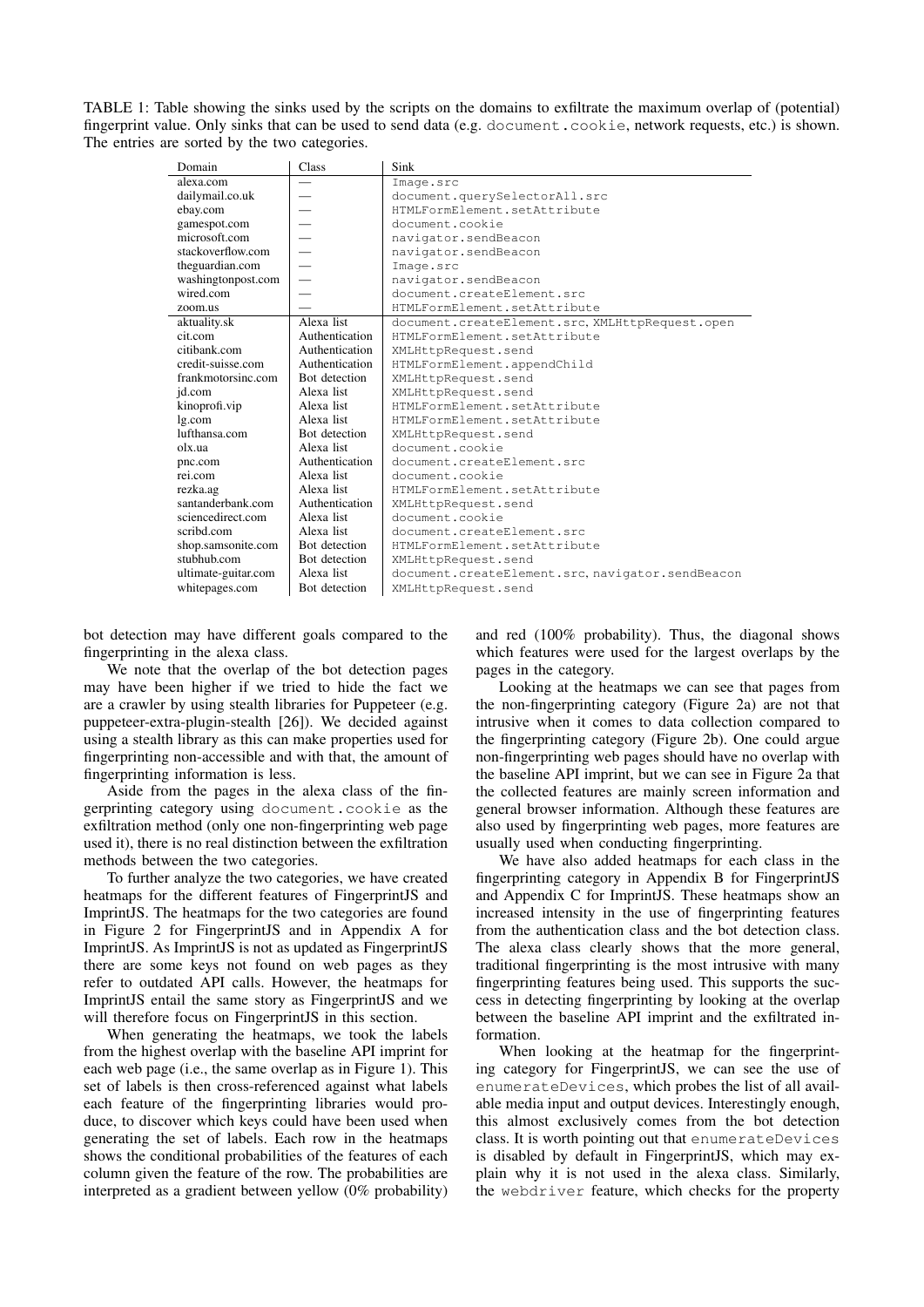navigator.webdriver, is overrepresented in the bot detection class. Although it can be faked, this property indicates if the user agent is controlled by an automatic tool such as Puppeteer or Selenium, making it an easy check to detect potential bots, given that they are not trying to hide their presence.

### 6. Discussion

While our initial experiments show that it is possible to detect fingerprinting by tracking how information flows from a baseline API imprint to network sinks, our work opens up a few interesting avenues of future work.

#### 6.1. Fingerprinting Metrics

Our solution compares the overlap between the baseline API imprint and the script API access pattern to detect fingerprinting. The results show that this approach is already effective. For the pages that make up our empirical study, it is possible to use this to perform a precise classification without false positives or false negatives. For a more extensive study, however, more precise metrics are likely to be needed. For instance, a source of potential false negatives would be web pages which only use a specific fingerprinting method, such as canvas fingerprinting. In the experiments, we manually verified each of the non-fingerprinting web pages to ensure this was not the case, but for these situations, another fingerprinting metric may be more suitable.

Weighted overlap. The unweighted overlap used in this paper does not distinguish between common and uncommon features. For example, the API pattern of canvas fingerprinting is implicitly assigned the same importance as the API pattern of querying the user agent or the screen width of the browser, while the canvas fingerprinting is arguably more indicative of fingerprinting than probing the user agent or screen width. Instead of implicitly giving all features the same importance weighted overlap assigns weights to each source and compares the weighted sum. One interesting starting point to the challenge of deciding on the relative weights could be to use the entropy reported by Panopticlick [\[22\]](#page-11-41) to generate the weights for each API pattern in the fingerprinting library.

Conditional overlap. The weighted overlap assigns more importance to features that are more indicative of fingerprinting, but does not take that some combinations of features may be rarer than others, as indicated by our heatmaps, into account. Thus, such combinations should probably be given more weight than the sum of their parts. The conditional probability computed to generate the heatmaps could be a good starting point for finding clusters that identify the various categories.

### 6.2. Further Aid Anti-Fingerprinting

If a more effective version of EssentialFP is implemented directly into V8, which is a huge undertaking due to V8 being a fast-moving target, there are two natural uses. On the one hand, it could be used to help generate filter lists that help users block unwanted content. This could remove the currently heavy manual burden of creating and maintaining these filter lists. On the other hand, it could be used to collect more labels than just the API imprint, and with that find new potential fingerprinting vectors when they arise.

### <span id="page-8-0"></span>7. Related Work

Much work has been done, regarding both conducting and combating device fingerprinting. This section aims to provide an overview of combating fingerprinting. For a full description, we refer the reader to a timely survey by Laperdrix et al. [\[59\]](#page-11-4).

Englehardt and Narayanan developed OpenWPM [\[21\]](#page-10-15), [\[46\]](#page-11-0), a web privacy measurement framework. OpenWPM instruments the access to the JavaScript API and links every access to the corresponding script. This is then stored for offline analysis, and Englehardt and Narayanan found new fingerprinting vectors by crawling with Open-WPM on the Alexa top 1,000,000. However, different from OpenWPM, EssentialFP does not implicitly assume that access equates to exfiltration and can instead focus purely on the flows that reach potential network sinks.

A promising approach to help detect browser fingerprinting is machine learning. Iqbal et al. presented FP-INSPECTOR [\[53\]](#page-11-42) and detected fingerprinting with a 99.9% accuracy and 26% more fingerprinting scripts than manually designed heuristics. Rizzo et al. combine analysis of JavaScript code with machine learning to detect web fingerprinters [\[65\]](#page-11-43), achieving 94% accuracy and finding more than 840 fingerprinting services, 695 of which were unknown to popular tracker blockers. By taking advantage that fingerprinting scripts have similar API access patterns, Bird et al. presented a semi-supervised machine learning approach to detect fingerprinting [\[41\]](#page-11-44), identifying  $\geq$ 94.9% of resources that current heuristic techniques identified. This is an approach that can be combined with EssentialFP and potentially strengthen the approach by only focusing on observable values that reach a network sink.

Another approach is to use browser extensions to randomize, e.g., the user agent, but as Nikiforakis et al. showed [\[64\]](#page-11-45), this can create inconsistencies between the user agent and other publicly available APIs (e.g. navigator.platform). Vastel et al. developed FP-SCANNER [\[71\]](#page-11-46), a test-suite that explores browser fingerprint inconsistencies to detect potential alterations done by fingerprinting countermeasures tools. FP-SCANNER could not only find these inconsistencies but also reveal the original values, which in turn could be exploited by fingerprinters to more accurately target browsers with fingerprinting countermeasures.

Both Laperdrix et al. [\[60\]](#page-11-19) and Gómez-Boix et al. [\[48\]](#page-11-20) proposed virtualization and modular architectures to randomly assemble a coherent set of components whenever a user wanted to browse the web. This would break the linkability of fingerprints between sessions while not having any inconsistencies between attributes, but the user comfort may go down.

Besson et al. formalized a privacy enforcement based on a randomization defense using quantitative information-flow [\[39\]](#page-11-47). They synthesize a randomization mechanism that defines the configurations for each user and found that more efficient privacy enforcement often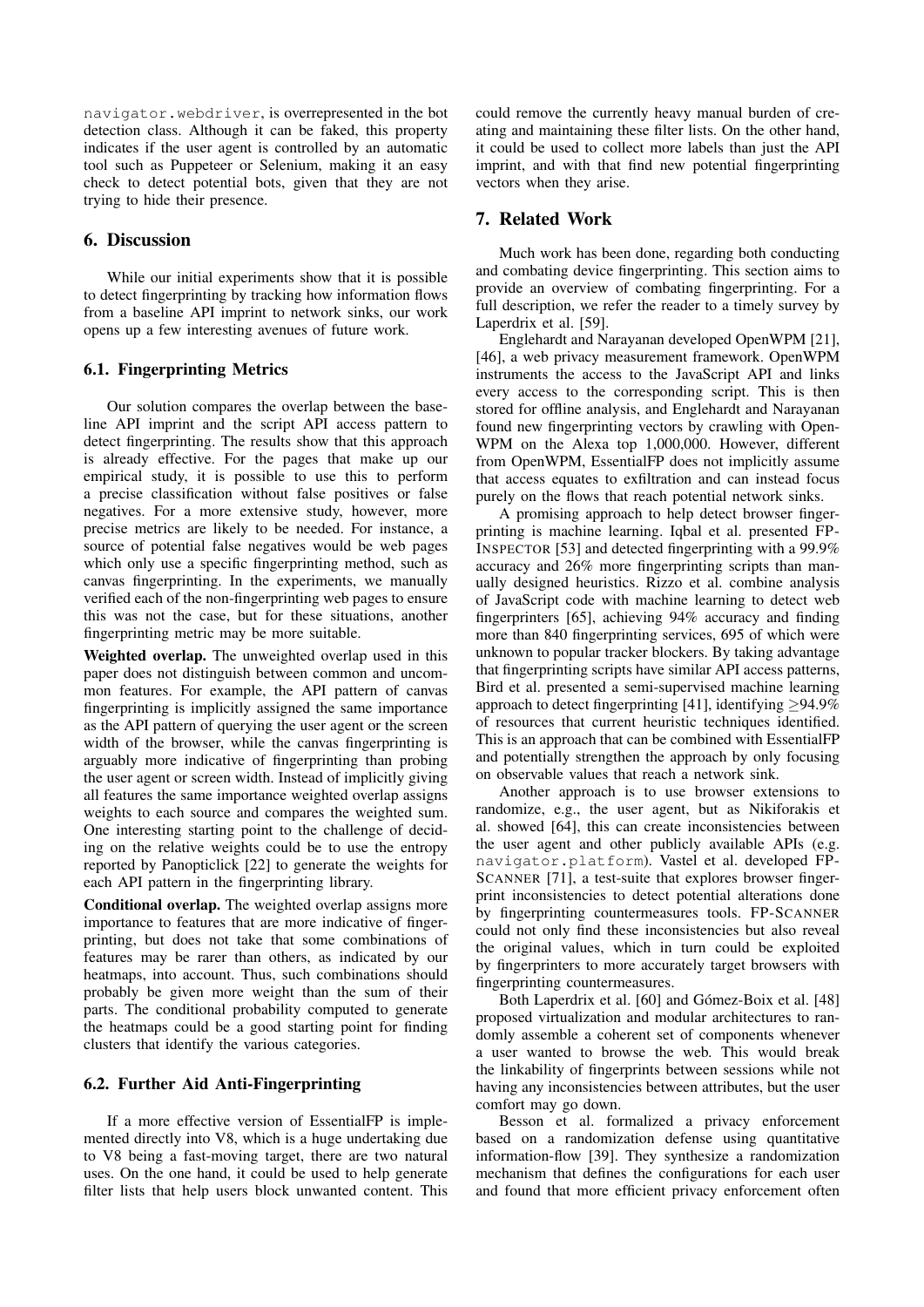<span id="page-9-0"></span>

Figure 2: Heatmaps for the two categories when compared against FingerprintJS. For each row, the column identifies the conditional probability of the feature of the column given the feature of the row. The probability is interpreted as a gradient between yellow (0% probability) and red (100% probability).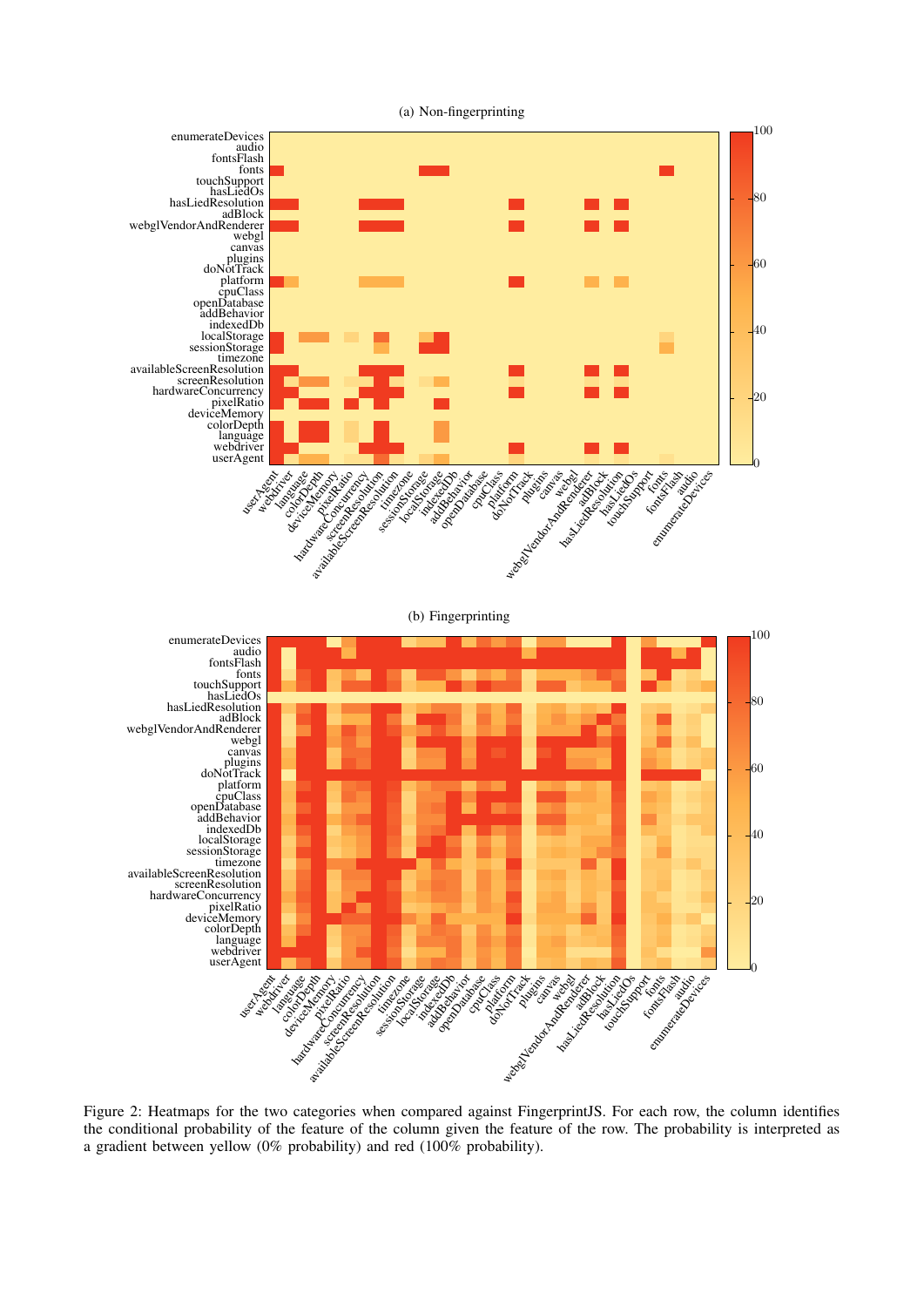leads to lower usability, i.e., users have to switch to other configurations often. Jang et al. used a rewriting-based IFC approach to detect four privacy-violating flows in web applications: cookie stealing, location hijacking, history sniffing, and behavior tracking, finding 46 cases of history sniffing in the Alexa top 50,000 [\[54\]](#page-11-31). Ferreira Torres et al. [\[69\]](#page-11-17) proposed generating unique fingerprints to be used on each visited web page, making it more difficult for third parties to track the same user over multiple web pages. FaizKhademi et al. [\[47\]](#page-11-18) proposed the detection of fingerprinting by monitoring and recording the activities by a web page from the time it started loading. Based on the recording, they were able to extract metrics related to fingerprinting methods to build a signature of the web page to distinguish normal web pages from fingerprinting web pages. If the web page is deemed to be fingerprinting, the access to the browser is limited e.g. by limiting the number of fonts allowed to be enumerated, by adding randomness to attribute values of the navigator and screen objects, and noise to canvas images that are generated.

Nikiforakis et al. [\[63\]](#page-11-14) proposed using randomization policies, which are protection strategies that can be activated when certain criteria are met. Similarly, Laperdrix et al. [\[58\]](#page-11-15) proposed adding randomness to some more complex parts of the DOM API: canvas, web audio API, and the order of JavaScript object properties.

Browser vendors are also implementing antifingerprinting measures. Brave [\[34\]](#page-11-10) added randomness to mitigate canvas, WebGL, and AudioContext fingerprinting, adding to their already implemented fingerprinting protections [\[11\]](#page-10-19). Firefox introduced Enhanced Tracking Protection [\[17\]](#page-10-20), which would allow third-party cookies to be blocked. This has later been expanded to also block all third-party requests to companies that are known to participate in fingerprinting [\[13\]](#page-10-6); a feature that is also found in Microsoft Edge [\[18\]](#page-10-5). Safari applies similar restrictions on cookies as Firefox, and also presents a simplified version of the system configuration to trackers, making more devices look identical [\[28\]](#page-11-12). The Tor browser aims to make all users look identical to resist fingerprinting [\[31\]](#page-11-48). Unfortunately, this means that as soon as a user maximizes the browser window or installs a plugin, their fingerprint will divert from the unified Tor browser fingerprint [\[57\]](#page-11-49). Similarly, as all Tor browsers aim to look identical, Khattak et al. showed they can be a target for blocking, showing 3.67% of the Alexa top 1,000 pages blocked access to Tor users [\[56\]](#page-11-50). Lastly, of the well-known browser vendors, Chrome has announced "The Privacy Sandbox" [\[30\]](#page-11-51), where they are planning to combat fingerprinting by implementing a privacy budget [\[23\]](#page-11-11).

### 8. Conclusion

We have presented EssentialFP, a principled approach to detecting fingerprinting on the web using observable information-flow control. Answering RQ1 on the essence of fingerprinting: EssentialFP identifies the essence of fingerprinting based on the pattern of (i) gathering information from a wide browser API surface (multiple browserspecific sources), and (ii) communicating the information to the network via a network sink. Using this pattern, EssentialFP can clearly distinguish fingerprinting from similar types of scripts such as analytical scripts and polyfills. For RQ2 on exposing fingerprinting: EssentialFP exposes the pattern from RQ1 by monitoring based on observable information flow tracking. To implement EssentialFP, we have leveraged, extended, and deployed JSFlow, a stateof-the-art information flow tracker for JavaScript, in a browser. We have demonstrated the effectiveness to spot fingerprinting on the web by EssentialFP by evaluating it on two categories of web pages: non-fingerprinting (pages that perform analytics, use polyfills, and show ads), and fingerprinting (which are divided into the classes of authentication, bot detection, and fingerprinting-enhanced pages from the Alexa list). Our results reveal different extent of fingerprinting in the web pages, ranging from no evidence of fingerprinting in the non-fingerprinting pages, to some evidence of fingerprinting in the authentication and bot detection pages, to full-blown evidence in the fingerprinting-enhanced pages from the Alexa list.

Acknowledgments. Thanks are due to Pete Snyder for the stimulating discussions on the topic of browser fingerprinting. This work was partially supported by the Swedish Foundation for Strategic Research (SSF) and the Swedish Research Council (VR).

### References

- <span id="page-10-8"></span>[1] [https://github.com/disconnectme/disconnect-tracking-protection/](https://github.com/disconnectme/disconnect-tracking-protection/issues) [issues.](https://github.com/disconnectme/disconnect-tracking-protection/issues)
- <span id="page-10-9"></span>[2] [https://forums.lanik.us/viewforum.php?f=64&sid=](https://forums.lanik.us/viewforum.php?f=64&sid=3d7d9fed66ba36b96c4b18f3142d0e43) [3d7d9fed66ba36b96c4b18f3142d0e43.](https://forums.lanik.us/viewforum.php?f=64&sid=3d7d9fed66ba36b96c4b18f3142d0e43)
- <span id="page-10-10"></span>[3] [https://github.com/easylist/easylist/issues.](https://github.com/easylist/easylist/issues)
- <span id="page-10-11"></span>[4] [https://github.com/brave/brave-browser/issues/10000.](https://github.com/brave/brave-browser/issues/10000)
- <span id="page-10-18"></span>[5] Babel. [https://babeljs.io/.](https://babeljs.io/)
- <span id="page-10-4"></span>[6] ClientJS. https://clientis.org/.
- <span id="page-10-16"></span>Combating Fingerprinting with a Privacy Budget. [https://github.](https://github.com/bslassey/privacy-budget) [com/bslassey/privacy-budget.](https://github.com/bslassey/privacy-budget)
- <span id="page-10-13"></span>core-js. [https://www.npmjs.com/package/core-js.](https://www.npmjs.com/package/core-js)
- <span id="page-10-7"></span>[9] Disconnect. [https://github.com/disconnectme/disconnect-tracking](https://github.com/disconnectme/disconnect-tracking-protection)[protection.](https://github.com/disconnectme/disconnect-tracking-protection)
- <span id="page-10-14"></span>[10] EssentialFP code and benchmarks. [https://www.cse.chalmers.se/](https://www.cse.chalmers.se/research/group/security/essential-fp) [research/group/security/essential-fp.](https://www.cse.chalmers.se/research/group/security/essential-fp)
- <span id="page-10-19"></span>[11] Fingerprinting Protections. [https://github.com/brave/brave](https://github.com/brave/brave-browser/wiki/Fingerprinting-Protections)[browser/wiki/Fingerprinting-Protections.](https://github.com/brave/brave-browser/wiki/Fingerprinting-Protections)
- <span id="page-10-2"></span>[12] FingerprintJS. [https://fingerprintjs.com/.](https://fingerprintjs.com/)
- <span id="page-10-6"></span>[13] Firefox 72 blocks third-party fingerprinting resources. [https://blog.](https://blog.mozilla.org/security/2020/01/07/firefox-72-fingerprinting/) [mozilla.org/security/2020/01/07/firefox-72-fingerprinting/.](https://blog.mozilla.org/security/2020/01/07/firefox-72-fingerprinting/)
- <span id="page-10-1"></span>[14] General Data Protection Regulation GDPR. [https://gdpr-info.eu/.](https://gdpr-info.eu/)
- <span id="page-10-3"></span>[15] ImprintJS. [https://github.com/mattbrailsford/imprintjs.](https://github.com/mattbrailsford/imprintjs)
- <span id="page-10-17"></span>[16] Jsflow. [http://www.jsflow.net/.](http://www.jsflow.net/)
- <span id="page-10-20"></span>[17] Latest Firefox Rolls Out Enhanced Tracking Protection. [https://blog.mozilla.org/blog/2018/10/23/latest-firefox-rolls](https://blog.mozilla.org/blog/2018/10/23/latest-firefox-rolls-out-enhanced-tracking-protection/)[out-enhanced-tracking-protection/.](https://blog.mozilla.org/blog/2018/10/23/latest-firefox-rolls-out-enhanced-tracking-protection/)
- <span id="page-10-5"></span>[18] Learn about tracking prevention in Microsoft Edge. [https://support.microsoft.com/en-us/help/4533959/microsoft](https://support.microsoft.com/en-us/help/4533959/microsoft-edge-learn-about-tracking-prevention)[edge-learn-about-tracking-prevention.](https://support.microsoft.com/en-us/help/4533959/microsoft-edge-learn-about-tracking-prevention)
- <span id="page-10-0"></span>[19] Mitigating Browser Fingerprinting in Web Specifications. [https:](https://w3c.github.io/fingerprinting-guidance/) [//w3c.github.io/fingerprinting-guidance/.](https://w3c.github.io/fingerprinting-guidance/)
- <span id="page-10-12"></span>[20] Modernizr. [https://modernizr.com/.](https://modernizr.com/)
- <span id="page-10-15"></span>[21] OpenWPM. [https://github.com/mozilla/OpenWPM.](https://github.com/mozilla/OpenWPM)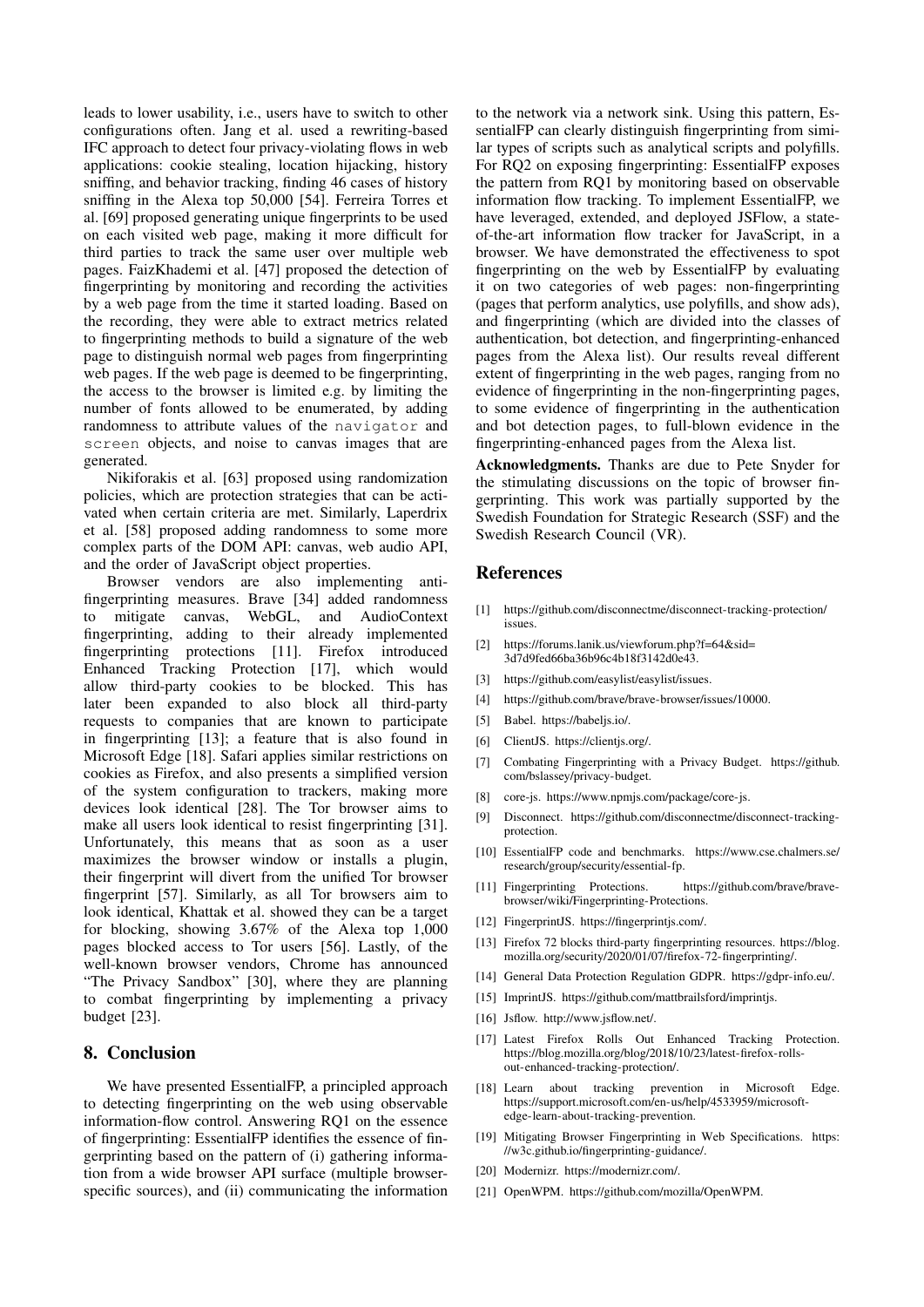- <span id="page-11-41"></span>[22] Panopticlick. [https://panopticlick.eff.org.](https://panopticlick.eff.org)
- <span id="page-11-11"></span>[23] Potential uses for the Privacy Sandbox. [https://blog.chromium.org/](https://blog.chromium.org/2019/08/potential-uses-for-privacy-sandbox.html) [2019/08/potential-uses-for-privacy-sandbox.html.](https://blog.chromium.org/2019/08/potential-uses-for-privacy-sandbox.html)
- <span id="page-11-36"></span>[24] Proxy. [https://developer.mozilla.org/en-US/docs/Web/JavaScript/](https://developer.mozilla.org/en-US/docs/Web/JavaScript/Reference/Global_Objects/Proxy) [Reference/Global](https://developer.mozilla.org/en-US/docs/Web/JavaScript/Reference/Global_Objects/Proxy) Objects/Proxy.
- <span id="page-11-38"></span>[25] Puppeteer. [https://pptr.dev/.](https://pptr.dev/)
- <span id="page-11-40"></span>[26] puppeteer-extra-plugin-stealth. [https://github.com/berstend/](https://github.com/berstend/puppeteer-extra/tree/master/packages/puppeteer-extra-plugin-stealth) [puppeteer-extra/tree/master/packages/puppeteer-extra-plugin](https://github.com/berstend/puppeteer-extra/tree/master/packages/puppeteer-extra-plugin-stealth)[stealth.](https://github.com/berstend/puppeteer-extra/tree/master/packages/puppeteer-extra-plugin-stealth)
- <span id="page-11-33"></span>[27] regenerator-runtime. [https://www.npmjs.com/package/regenerator](https://www.npmjs.com/package/regenerator-runtime)[runtime.](https://www.npmjs.com/package/regenerator-runtime)
- <span id="page-11-12"></span>[28] Safari Privacy Overview. [https://www.apple.com/safari/docs/](https://www.apple.com/safari/docs/Safari_White_Paper_Nov_2019.pdf) Safari\_White\_Paper\_Nov\_[2019.pdf.](https://www.apple.com/safari/docs/Safari_White_Paper_Nov_2019.pdf)
- <span id="page-11-32"></span>[29] Standard ECMA-262 6th Edition / June 2015. [https://www.ecma](https://www.ecma-international.org/ecma-262/6.0/)[international.org/ecma-262/6.0/.](https://www.ecma-international.org/ecma-262/6.0/)
- <span id="page-11-51"></span>[30] The Privacy Sandbox. [https://www.chromium.org/Home/](https://www.chromium.org/Home/chromium-privacy/privacy-sandbox) [chromium-privacy/privacy-sandbox.](https://www.chromium.org/Home/chromium-privacy/privacy-sandbox)
- <span id="page-11-48"></span>[31] Tor. [https://www.torproject.org/.](https://www.torproject.org/)
- <span id="page-11-2"></span>[32] Tracking Preference Expression (DNT). [https://www.w3.org/TR/](https://www.w3.org/TR/tracking-dnt/) [tracking-dnt/.](https://www.w3.org/TR/tracking-dnt/)
- <span id="page-11-1"></span>[33] Unsanctioned Web Tracking. [https://w3ctag.github.io/](https://w3ctag.github.io/unsanctioned-tracking/) [unsanctioned-tracking/.](https://w3ctag.github.io/unsanctioned-tracking/)
- <span id="page-11-10"></span>[34] What's Brave Done For My Privacy Lately? Episode #3: Fingerprint Randomization. [https://brave.com/whats-brave-done-for-my](https://brave.com/whats-brave-done-for-my-privacy-lately-episode3/)[privacy-lately-episode3/.](https://brave.com/whats-brave-done-for-my-privacy-lately-episode3/)
- <span id="page-11-34"></span>[35] window-crypto. [https://www.npmjs.com/package/window-crypto.](https://www.npmjs.com/package/window-crypto)
- <span id="page-11-5"></span>[36] G. Acar, C. Eubank, S. Englehardt, M. Juárez, A. Narayanan, and C. Díaz. The Web Never Forgets: Persistent Tracking Mechanisms in the Wild. In *CCS*, 2014.
- <span id="page-11-21"></span>[37] G. Acar, M. Juárez, N. Nikiforakis, C. Díaz, S. F. Gürses, F. Piessens, and B. Preneel. FPDetective: dusting the web for fingerprinters. In *CCS*, 2013.
- <span id="page-11-22"></span>[38] M. Balliu, D. Schoepe, and A. Sabelfeld. We Are Family: Relating Information-Flow Trackers. In *ESORICS*, 2017.
- <span id="page-11-47"></span>[39] F. Besson, N. Bielova, and T. P. Jensen. Browser Randomisation against Fingerprinting: A Quantitative Information Flow Approach. In *NordSec*, 2014.
- <span id="page-11-27"></span>[40] A. Bichhawat, V. Rajani, D. Garg, and C. Hammer. Information Flow Control in WebKit's JavaScript Bytecode. In *POST*, 2014.
- <span id="page-11-44"></span>[41] S. Bird, V. Mishra, S. Englehardt, R. Willoughby, D. Zeber, W. Rudametkin, and M. Lopatka. Actions speak louder than words: Semi-supervised learning for browser fingerprinting detection. 2020.
- <span id="page-11-7"></span>[42] Y. Cao, S. Li, and E. Wijmans. (Cross-)Browser Fingerprinting via OS and Hardware Level Features. In *NDSS*, 2017.
- <span id="page-11-13"></span>[43] C. Cimpanu. Ad Network Uses DGA Algorithm to Bypass Ad Blockers and Deploy In-Browser Miners. [https:](https://www.bleepingcomputer.com/news/security/ad-network-uses-dga-algorithm-to-bypass-ad-blockers-and-deploy-in-browser-miners/) [//www.bleepingcomputer.com/news/security/ad-network-uses-dga](https://www.bleepingcomputer.com/news/security/ad-network-uses-dga-algorithm-to-bypass-ad-blockers-and-deploy-in-browser-miners/)[algorithm-to-bypass-ad-blockers-and-deploy-in-browser-miners/.](https://www.bleepingcomputer.com/news/security/ad-network-uses-dga-algorithm-to-bypass-ad-blockers-and-deploy-in-browser-miners/)
- <span id="page-11-30"></span>[44] D. E. Denning and P. J. Denning. Certification of Programs for Secure Information Flow. 1977.
- <span id="page-11-25"></span>[45] D. Devriese and F. Piessens. Noninterference through Secure Multi-execution. In *S&P*, 2010.
- <span id="page-11-0"></span>[46] S. Englehardt and A. Narayanan. Online Tracking: A 1-million-site Measurement and Analysis. In *CCS*, 2016.
- <span id="page-11-18"></span>[47] A. FaizKhademi, M. Zulkernine, and K. Weldemariam. FPGuard: Detection and Prevention of Browser Fingerprinting. In *DBSec*, 2015.
- <span id="page-11-20"></span>[48] A. Gómez-Boix, D. Frey, Y. Bromberg, and B. Baudry. Collaborative Strategy for Mitigating Tracking through Browser Fingerprinting. In *MTD@CCS*, 2019.
- <span id="page-11-9"></span>[49] A. Gómez-Boix, P. Laperdrix, and B. Baudry. Hiding in the Crowd: an Analysis of the Effectiveness of Browser Fingerprinting at Large Scale. In *WWW*, 2018.
- <span id="page-11-24"></span>[50] D. Hedin, L. Bello, and A. Sabelfeld. Information-flow security for JavaScript and its APIs. 2016.
- <span id="page-11-29"></span>[51] D. Hedin and A. Sabelfeld. A Perspective on Information-Flow Control. In *Software Safety and Security*. 2012.
- <span id="page-11-26"></span>[52] D. Hedin and A. Sabelfeld. Information-Flow Security for a Core of JavaScript. In *CSF*, 2012.
- <span id="page-11-42"></span>[53] U. Igbal, S. Englehardt, and Z. Shafiq. Fingerprinting the Fingerprinters: Learning to Detect Browser Fingerprinting Behaviors. In *S&P*, 2021.
- <span id="page-11-31"></span>[54] D. Jang, R. Jhala, S. Lerner, and H. Shacham. An empirical study of privacy-violating information flows in JavaScript web applications. In *CCS*, 2010.
- <span id="page-11-39"></span>[55] H. Jonker, B. Krumnow, and G. Vlot. Fingerprint Surface-Based Detection of Web Bot Detectors. In *ESORICS*, 2019.
- <span id="page-11-50"></span>[56] S. Khattak, D. Fifield, S. Afroz, M. Javed, S. Sundaresan, D. Mc-Coy, V. Paxson, and S. J. Murdoch. Do You See What I See? Differential Treatment of Anonymous Users. In *NDSS*, 2016.
- <span id="page-11-49"></span>[57] P. Laperdrix. Browser Fingerprinting: An Introduction and https://blog.torproject.org/browser[fingerprinting-introduction-and-challenges-ahead.](https://blog.torproject.org/browser-fingerprinting-introduction-and-challenges-ahead)
- <span id="page-11-15"></span>[58] P. Laperdrix, B. Baudry, and V. Mishra. FPRandom: Randomizing Core Browser Objects to Break Advanced Device Fingerprinting Techniques. In *ESSoS*, 2017.
- <span id="page-11-4"></span>[59] P. Laperdrix, N. Bielova, B. Baudry, and G. Avoine. Browser Fingerprinting: A Survey. 2020.
- <span id="page-11-19"></span>[60] P. Laperdrix, W. Rudametkin, and B. Baudry. Mitigating Browser Fingerprint Tracking: Multi-level Reconfiguration and Diversification. In *SEAMS*, 2015.
- <span id="page-11-37"></span>[61] M. S. Miller. *Robust Composition: Towards a Unified Approach to Access Control and Concurrency Control*. PhD thesis, Johns Hopkins University, 2006.
- <span id="page-11-6"></span>[62] K. Mowery and H. Shacham. Pixel Perfect: Fingerprinting Canvas in HTML5. In *W2SP*, 2012.
- <span id="page-11-14"></span>[63] N. Nikiforakis, W. Joosen, and B. Livshits. PriVaricator: Deceiving Fingerprinters with Little White Lies. In *WWW*, 2015.
- <span id="page-11-45"></span>[64] N. Nikiforakis, A. Kapravelos, W. Joosen, C. Kruegel, F. Piessens, and G. Vigna. Cookieless Monster: Exploring the Ecosystem of Web-Based Device Fingerprinting. In *S&P*, 2013.
- <span id="page-11-43"></span>[65] V. Rizzo, S. Traverso, and M. Mellia. Unveiling Web Fingerprinting in the Wild Via Code Mining and Machine Learning. In *PETS*, 2020.
- <span id="page-11-28"></span>[66] A. Sabelfeld and A. C. Myers. Language-based information-flow security. 2003.
- <span id="page-11-35"></span>[67] A. Sjösten, D. Hedin, and A. Sabelfeld. Information Flow Tracking for Side-Effectful Libraries. In *FORTE*, 2018.
- <span id="page-11-23"></span>[68] C. Staicu, D. Schoepe, M. Balliu, M. Pradel, and A. Sabelfeld. An Empirical Study of Information Flows in Real-World JavaScript. In *PLAS*, 2019.
- <span id="page-11-17"></span>[69] C. F. Torres, H. L. Jonker, and S. Mauw. FP-Block: Usable Web Privacy by Controlling Browser Fingerprinting. In *ESORICS*, 2015.
- <span id="page-11-16"></span>[70] E. Trickel, O. Starov, A. Kapravelos, N. Nikiforakis, and A. Doupé. Everyone is Different: Client-side Diversification for Defending Against Extension Fingerprinting. In *USENIX Security*, 2019.
- <span id="page-11-46"></span>[71] A. Vastel, P. Laperdrix, W. Rudametkin, and R. Rouvoy. FP-Scanner: The Privacy Implications of Browser Fingerprint Inconsistencies. In *USENIX Security*, 2018.
- <span id="page-11-8"></span>[72] A. Vastel, P. Laperdrix, W. Rudametkin, and R. Rouvoy. FP-STALKER: Tracking Browser Fingerprint Evolutions. In *S&P*, 2018.
- <span id="page-11-3"></span>[73] T. Yen, Y. Xie, F. Yu, R. P. Yu, and M. Abadi. Host Fingerprinting and Tracking on the Web: Privacy and Security Implications. In *NDSS*, 2012.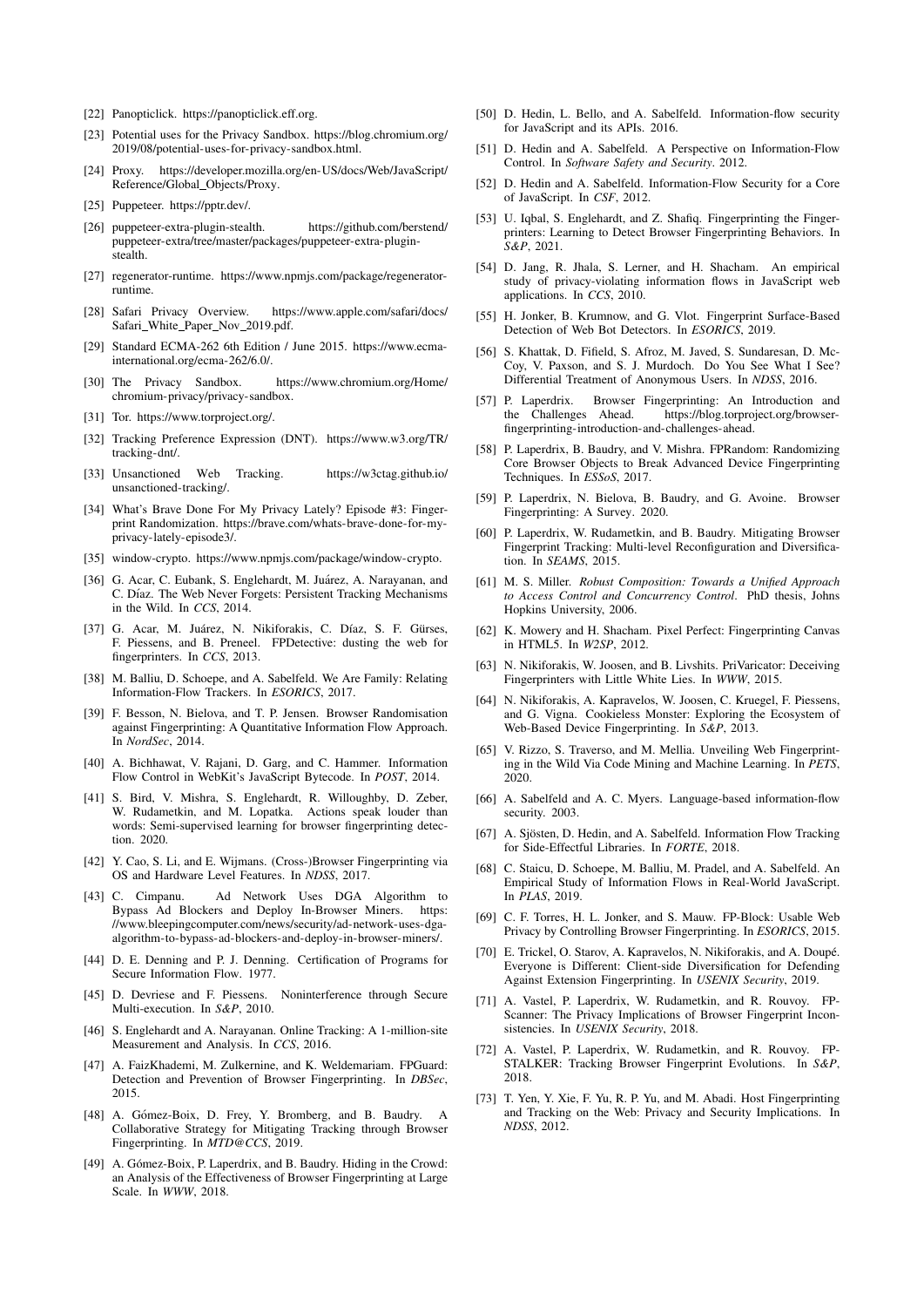

# <span id="page-12-0"></span>Appendix A. Heatmaps of the Two Categories Against ImprintJS

Figure 3: Heatmaps for the two categories when compared against ImprintJS. For each row, the column identifies the conditional probability of the feature of the column given the feature of the row. The probability is interpreted as a gradient between yellow (0% probability) and red (100% probability).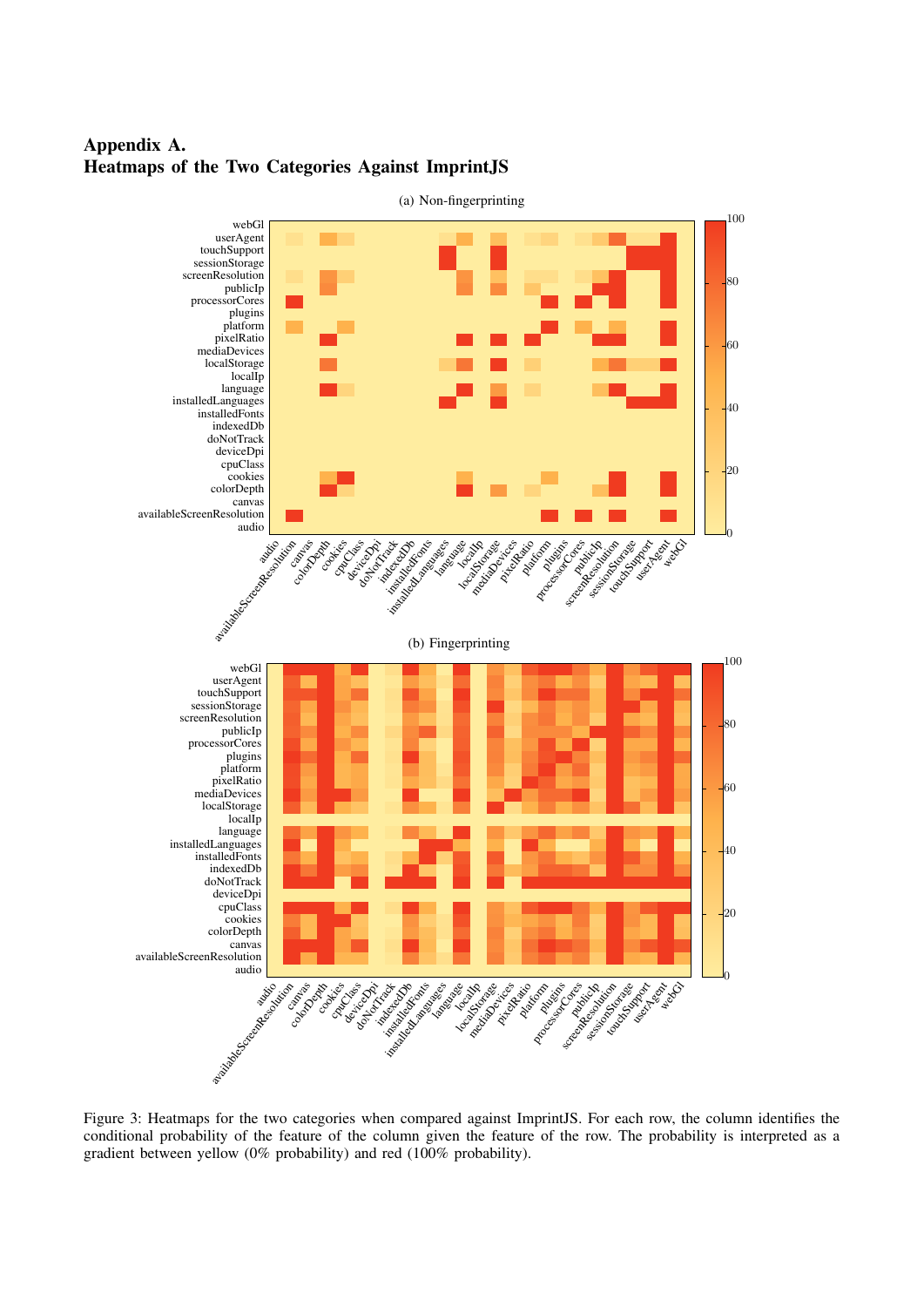<span id="page-13-0"></span>



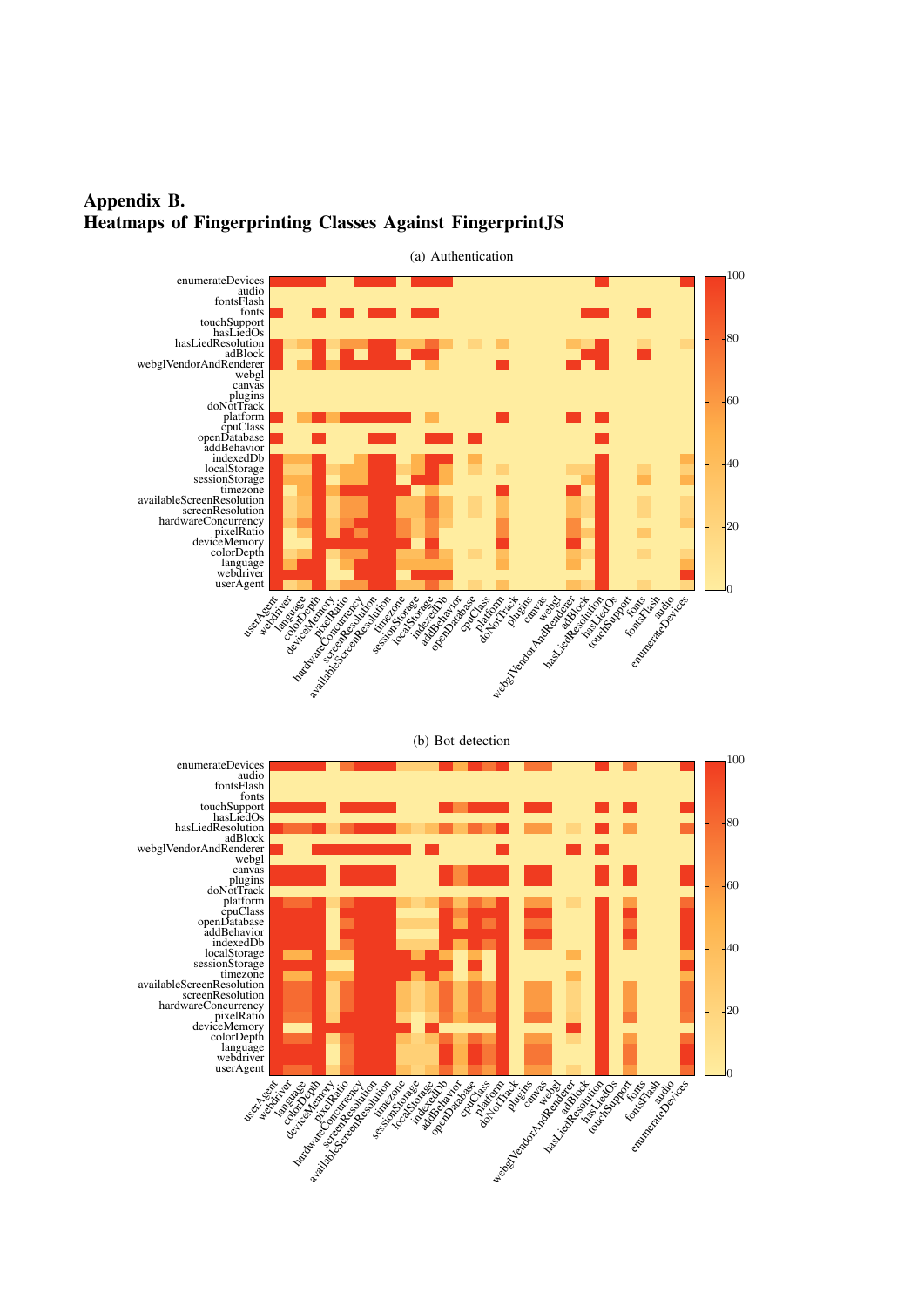

Figure 4: Heatmaps for the different fingerprinting classes when compared against FingerprintJS. For each row, the column identifies the conditional probability of the feature of the column given the feature of the row. The probability is interpreted as a gradient between yellow (0% probability) and red (100% probability).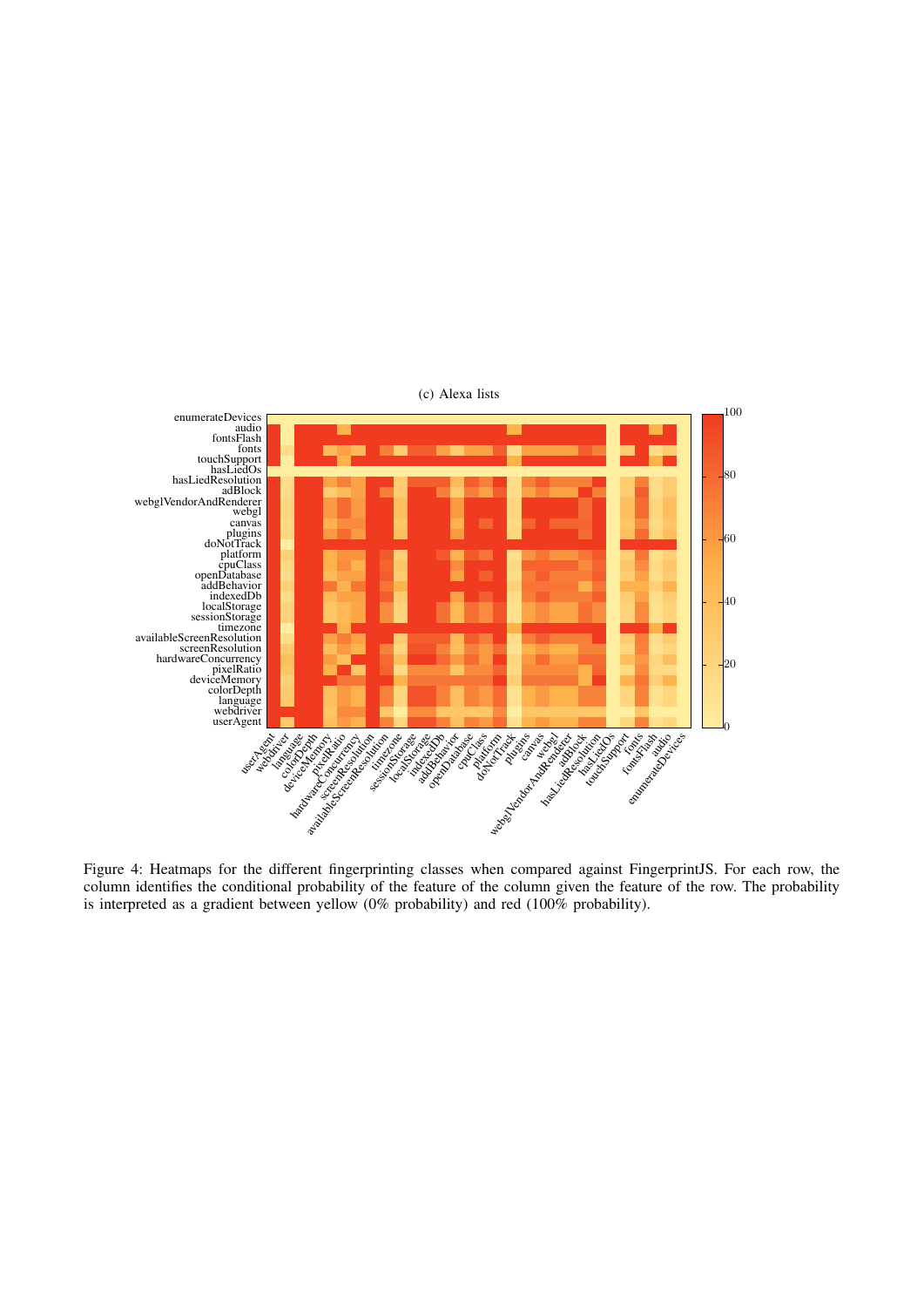# <span id="page-15-0"></span>Appendix C. Heatmaps of Fingerprinting Classes Against ImprintJS